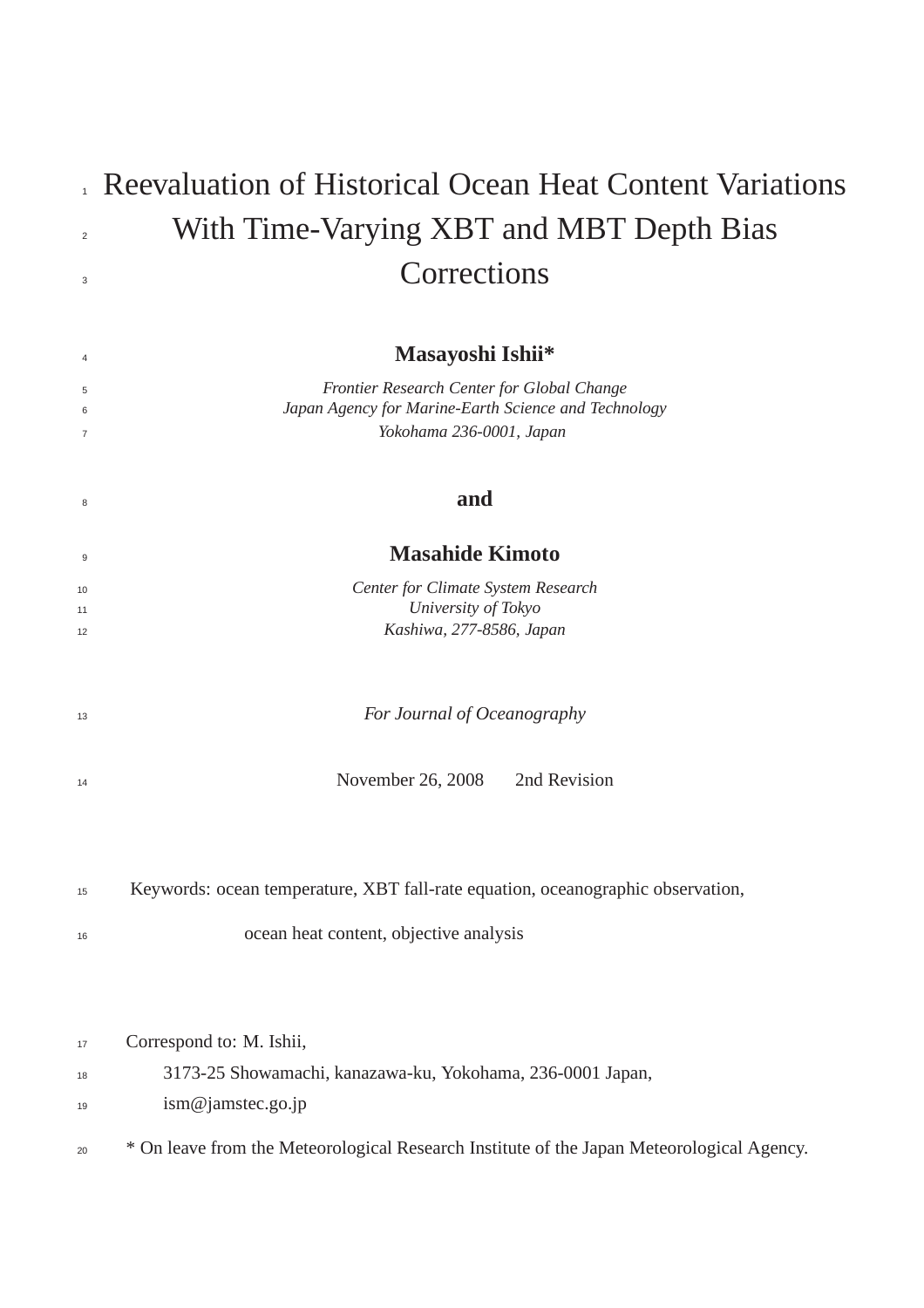#### **Abstract**

 As reported by former studies, temperature observations by expendable bathythermograph (XBT) and mechanical bathythermograph (MBT) appear to have positive biases as much as they affect major climate signals. These biases were not fully taken into account in the former ocean temperature analyses that have been used widely for the detecting global warming signals in the oceans. In this report, a methodology for eliminating the biases directly from the XBT and MBT observations is proposed. In the case of XBT observation, assuming that the positive temperature biases mainly originate from greater depths given by conventional XBT fall-rate equations than the truth, a depth bias equation is constructed by fitting depth differences between XBT data and more accurate oceanographic observations to a linear equation of elapsed time. Such depth bias equations are introduced separately for each year and for each probe type. An uncertainty of the gradient of the linear equation is evaluated by using a non-parametric test. The typical 13 depth bias is  $+10m$  at the 700*m* depth on average, which is probably caused by indeterminable various sources of the error in XBT observations as well as a lack of representativeness of fall- rate equations adopted so far. Depth biases in MBT are fitted to quadratic equations of depth by a similar manner to that of XBT. Correcting the historical XBT and MBT depth biases by these equations, a historical ocean temperature analysis is conducted. In comparison with the previous temperature analysis, large differences are found in the present analysis as follows; the duration of large ocean heat content in the 1970s shortens dramatically, and recent ocean cooling becomes insignificant. The result is also in better agreement with tide gauge observations.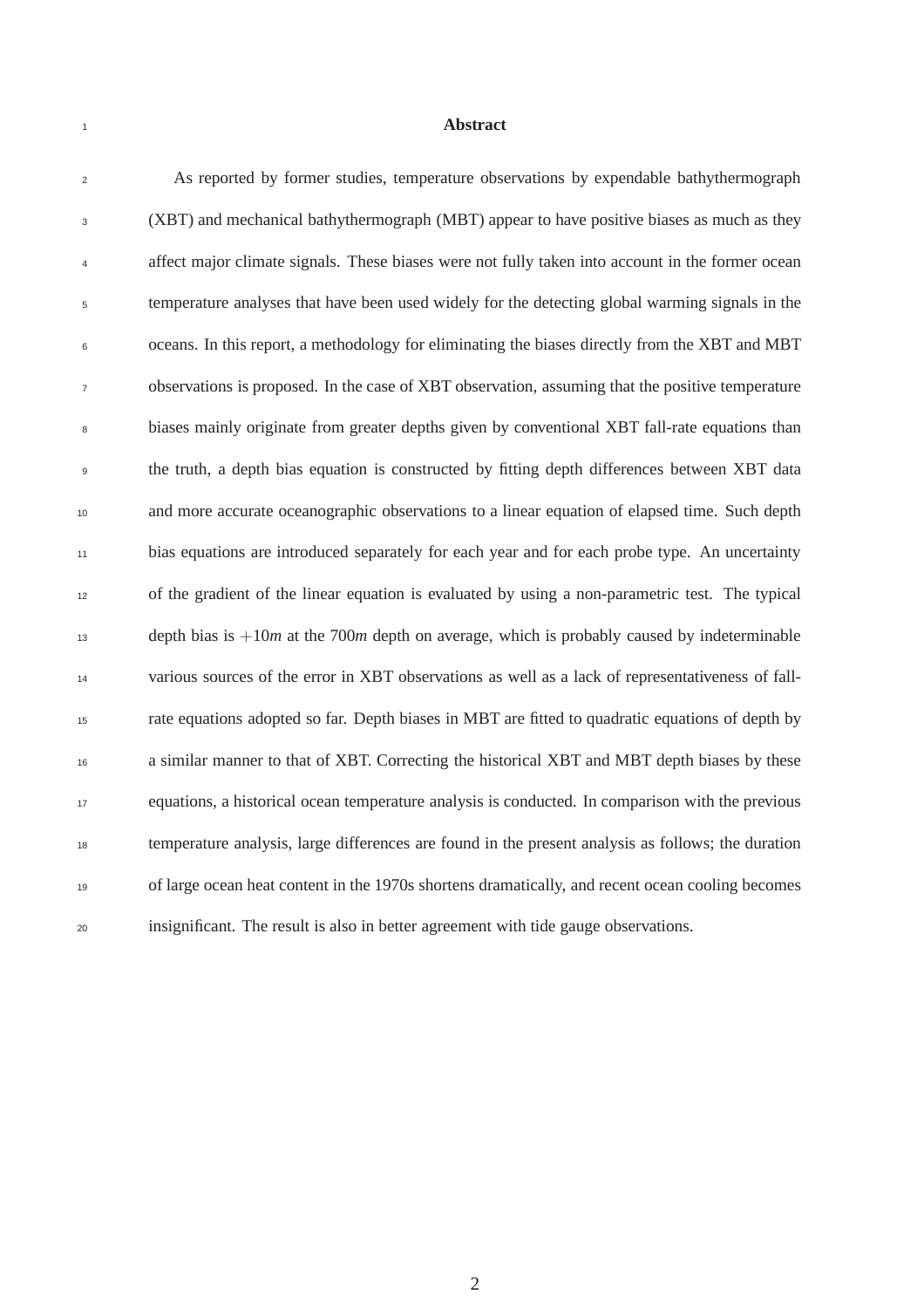## 1. Introduction

 Historical ocean temperature analyses have been conducted using in-situ oceanographic observa- tions by purely statistical methods (Levitus et al., 2000; Ishii et al., 2003; Willis et al., 2004; Smith and Murphy, 2007). The analyses are defined on a spatially uniform grid at a regular interval, and they are available for tens of years. In addition, the observational noise in the analyses is filtered out efficiently through processes of objective analysis adopted in each analysis. Therefore, the tem- perature analyses can easily be applied to studies for ocean climate changes. For example, global warming signals in the global oceans have been detected from these temperature analyses (Levitus et al., 2005; Ishii et al., 2006) and interannual variations of sea level (Lombard et al., 2005), and in verifying outputs of a model simulation for global warming signals (Sakamoto et al., 2005). The above-mentioned temperature analyses depend largely on the historical oceanographic observations, although the methodologies of the analysis are different from one another. A recent study by Gouret- ski and Koltermann (2007) suggests significant positive temperature biases in historical expendable bathythermograph (XBT) and mechanical bathythermograph (MBT) observations, which affects in- terdecadal variation of ocean heat content. These biases are not fully taken into account in the above temperature analyses.

17 Observation by XBT have been made widely over the global oceans since the late 1960s because of an easier measurement of temperature profile, compared with in-situ water sampling by hydro- graphic bottles. A cause of the biases pointed out by Gouretski and Koltermann (2007) is thought to be due to no simultaneous pressure measurements with the temperature observation. Instead of the pressure measurement, the depths for observed temperature are given by fall-rate equations, at- tributed to each XBT probe type. The equation gives depths (*d*) as a function of elapsed time (*t*) from the instant when the probe touches the water surface:

$$
d(t) = bt - at^2,\tag{1}
$$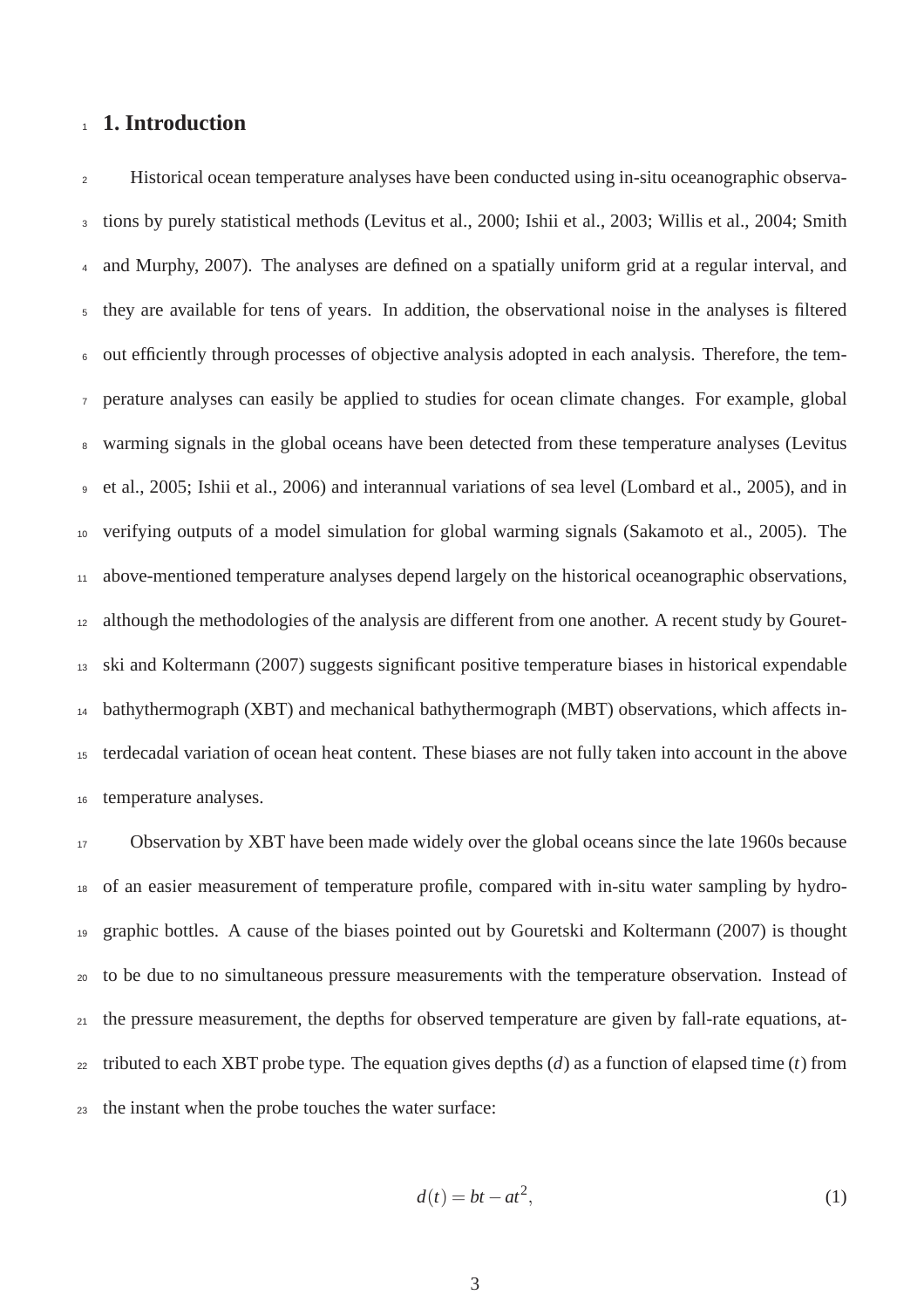where *a* and *b* are constants, given individually for XBT probe types. The equation (1) denotes that the probe falls linearly with time and simultaneously decelerated by decrease of probe weight due to wire loss. One possible cause of the temperature biases is positively biased depths given by the fall-rate equations.

 In the mid 1990s, a fall-rate equation of popular XBT probe types, which is provided by several manufacturers, have been replaced by a new one based on results of field experiments (Hanawa et al., 1995). Observations by XBT were inspected for depth errors with accurate measurements by a conductivity, temperature, and depth (CTD) instrument simultaneously made with the XBT measurements in their experiments. This revision has a significant impact on the long-term trend and detection of the global warming signal. When the correction is not applied to all XBT data, eliminating already applied corrections from XBT data as well, annual global mean thermosteric sea level rise becomes smaller by 5–15 *mm* in most years after the mid 1960s (Ishii et al., 2006).

<sup>13</sup> In the direct comparison between XBT and CTD measurements, the number of samples is gen- erally of order 10 and those experiments were held in limited areas in the global oceans. Thus, such fall-rate equations may not work appropriately anywhere in the global oceans and anytime since the mid 1960s. Various source of the XBT errors should also be taken into account. For instance, Kizu and Hanawa (2002) reported errors from data recorders employed in the XBT observation.

 In this study, an XBT "depth" bias correction is introduced in order to eliminate the positive "temperature" biases from long-term XBT observations (Gouretski and Koltermann, 2007), which remain even after applying the fall-rate equation by Hanawa et al. (1995). Similarly, a depth bias correction of MBT observation is also introduced. With these corrections, an ocean temperature analysis is conducted, following Ishii et al. (2006). In the subsequent sections, the detail of the XBT and MBT depth bias corrections newly introduced is described, and the depth biases detected by this approach will be presented. Conducting temperature analyses with the bias corrections, we demonstrate how the corrections affect ocean heat content on decadal and interannual time scales. Finally, a discussion is given of evidence supporting this approach.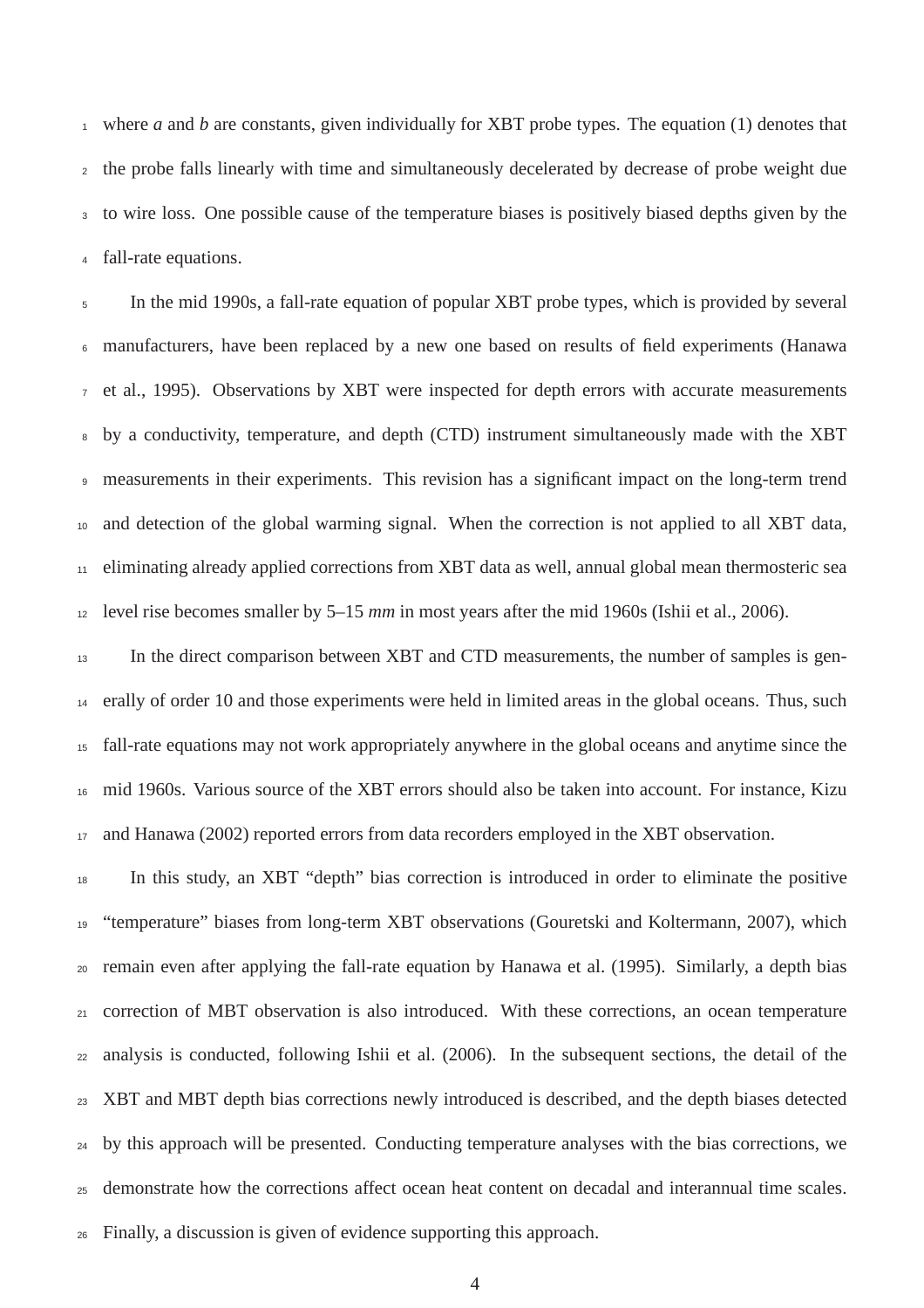#### **2. Observational databases**

 Observed data and temperature and salinity climatology used in this study are the latest version of World Ocean Database (WOD05) and World Ocean Atlas (WOA05), respectively. The data sets 4 are provided by the National Oceanographic Data Center of USA (NODC; Boyer et al., 2006). There are two types of data sets in WOD05: Observed level data and Standard level data, the former of which are used in this study. A near-real-time data archive archived through the Global Temperature- Salinity Profile Program (GTSPP) is also used, which compensates the data sparseness of WOD05 since 1990. The GTSPP data have been maintained by NODC under an international cooperation coordinated by the World Meteorological Organization and the Intergovernmental Oceanographic Commission. Furthermore, we added a set of XBT observations compiled by the Japan Oceano- graphic Data Center. These data are originally provided by the Japan Maritime Self-Defense Force (JMSDF) and are available from 1970 to 2003, which are not found in the above two data sets. Probe types T4 and T5 of Tsurumi Seiki have been used in the observations by JMSDF. The JMSDF data enable us to make statistics individually for probe type T4 of Tsurumi Seiki.

<sup>15</sup> Comparing the latest WOD05 with the 2001 edition (WOD01), the number of profiles available at depths greater than 100 *m* increases particularly in the 1990s and recent years (Fig. 1). From the first appearance of XBT observation in 1966 until the mid 1990s, XBT has been a major instrument in the oceanographic observation. For a period before the XBT era, the MBT observation is dominant at the level of 100 *m* depth, and MBT observations had been made rather intensively in the 1970s and 1980s. In recent decades, Argo float data occupy more than a half of the observational data since 2003, while XBT observations have been made less frequently than before the mid 1990s.

## **Figure 1 near here, please.**

## **3. XBT depth bias correction**

#### *a*. *A bias model*

The XBTs are the most error prone oceanographic observations (Gouretski and Koltermann,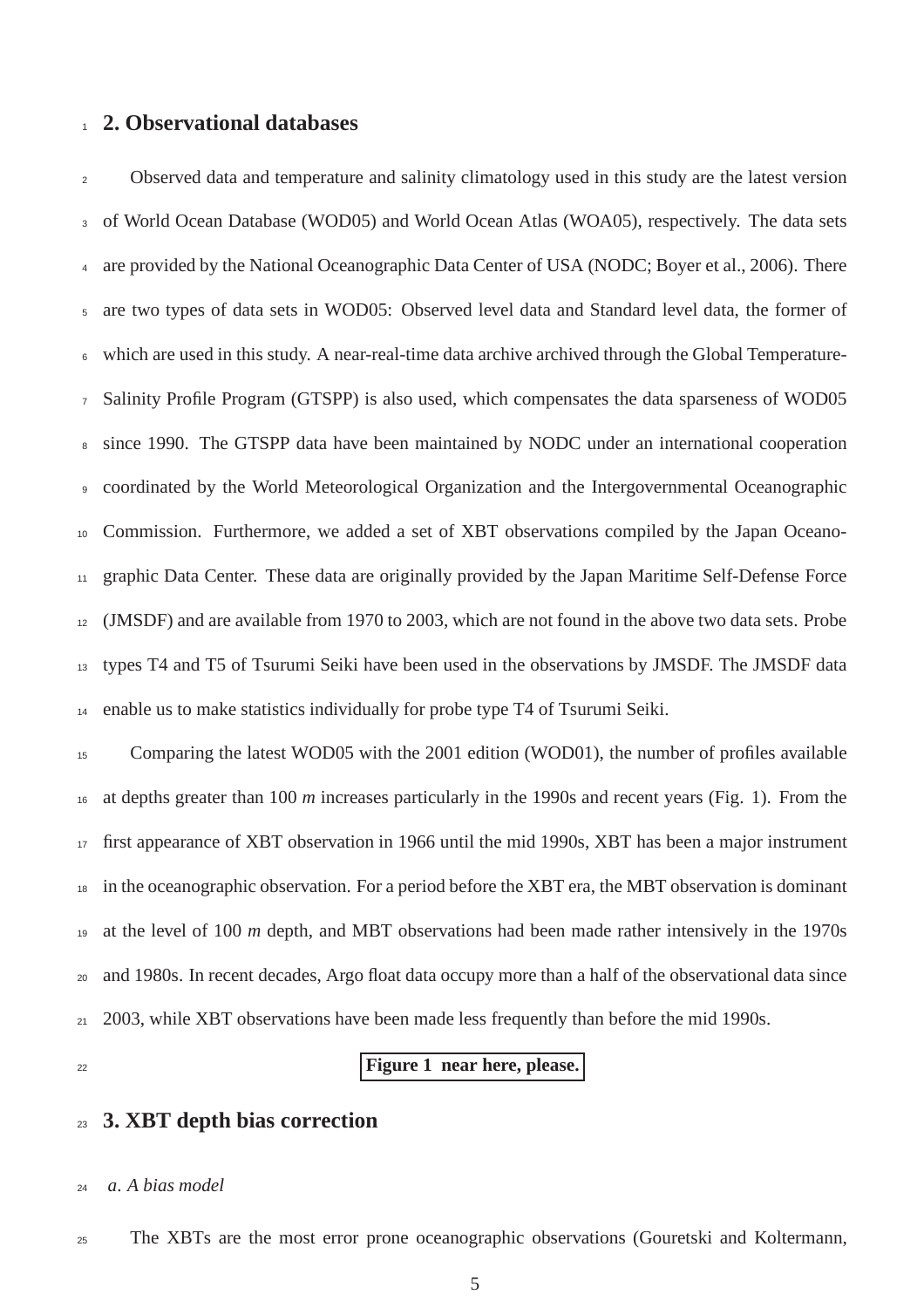2007), because the depths of temperature are not measured directly by the XBT itself, as described above. In this study, we suppose that the XBT positive temperature biases are originated from depth biases and that the depth bias equation takes the same shape as Eq. (1):

$$
\hat{d} = Bt + At^2. \tag{2}
$$

<sup>4</sup> Letter  $\hat{d}$  represents biases in depth. One reason for the introduction of Eq. (2) is because the elapsed time is the primary measurement in the XBT observation. The coefficients of the quadratic equation, *B* and *A*, are estimated in a least-square sense from all available samples of depth differences between XBT and accurate observations such as CTD and hydrographic bottle together with corresponding elapsed time, *t*. The elapsed time used above can be computed from the inverse of the fall-rate equation (1) for a given depth of observation.

 In the following, coefficients *B* and *A* are calculated for each XBT probe type and for each year. When conducting an objective analysis for historical temperature changes, depths of XBT observa-tion are corrected by subtracting depth biases by Eq. (2).

13 Before the evaluation of the depth bias in XBT observation, the XBT fall-rate equation proposed by Hanawa et al. (1995) is applied to XBT data of probe types, T4, T6, T7, and DEEP BLUE if necessary, and to a part of XBT data whose probe types are unknown, following Conkright et al. (2001). Hence, depth biases given by Eq. (2) is an additional correction to that of Hanawa et al. (1995).

 Probe types for a half of XBT observations are known, but unknown for a half of them, in the observational data sets used in this study (Table 1). Observations of unknown XBT probe types are also expected to be contaminated by positive temperature biases. In addition, our goal is not only to construct accurate XBT bias equations for each probe type, but also to eliminate temperature biases from XBT observations for an accurate historical temperature analysis. Hence, an additional type, *type unknown*, is introduced in the following. It is assumed that a single fall-rate equation is attributed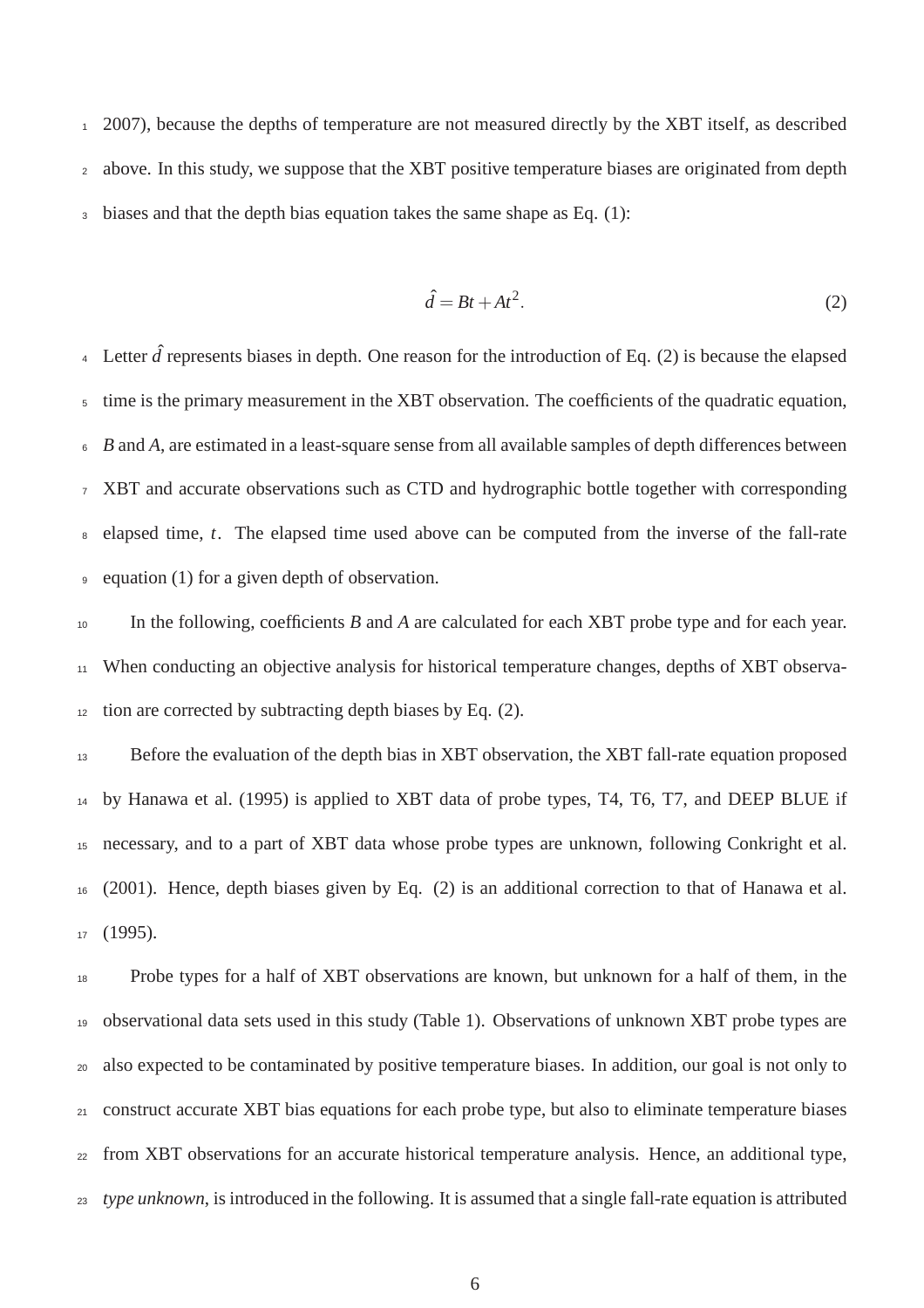to XBT observations of *type unknown*. That is Hanawa et al.'s: Eq. (1) with  $a = 2.25 \times 10^{-3}$  and  $b = 6.691$ .

## **Table 1 near here, please.**

*b*. *Box-averaged temperature profiles*

 Observed data are averaged monthly in box-shaped regions of the global oceans for individual XBT probe types and a mixture of CTD and hydrographic bottle (CTD+BOTTLE) for the period from <sup>7</sup> 1966 to 2006. From the box averages, samples of depth difference between XBT and CTD+BOTTLE observations are taken for the estimation of the coefficients of Eq. (2). Before the box averaging, all observations are inspected and selected through quality control procedures adopted in our objective analysis scheme (Ishii et al., 2003, 2006).

 The horizontal size of the box is set to be 1˚ longitude by 1˚ latitude over the globe. Depth differences more than 100 *m* were observed in actual XBT with CTD+BOTTLE observations at depths greater than 500 *m*. Therefore, the box is prepared up to 900 *m* depth for unbiased sampling of depth difference between XBT and CTD+BOTTLE box averages at 700 *m* depth. In addition, the thickness of the box is 10 *m* evenly from sea surface to 900 *m* for the sake of reduction of vertical interpolation error. According to our experience, errors from the vertical interpolation of observed and box-averaged values become substantially smaller in comparison with the resultant depth biases, in case of the thickness of 10 *m*.

 In general, observations of XBT and CTD+BOTTLE used for the comparison locate far from each other maximumly by about 1.4-degree latitude distance, and there is a time lag within one month between them, as well. Meanwhile, it is presumable that oceanic temperature deviations from climatology have large spatio-temporal coherency exceeding 1˚ -latitude distance and one month (Reynolds and Smith, 1994; Ishii et al., 2003). Therefore, when computing the box averages, we use observed deviations from the WOA05 climatology interpolated to the position and the date of the observation, rather than the use of full temperature values. By doing so, it is expected that errors in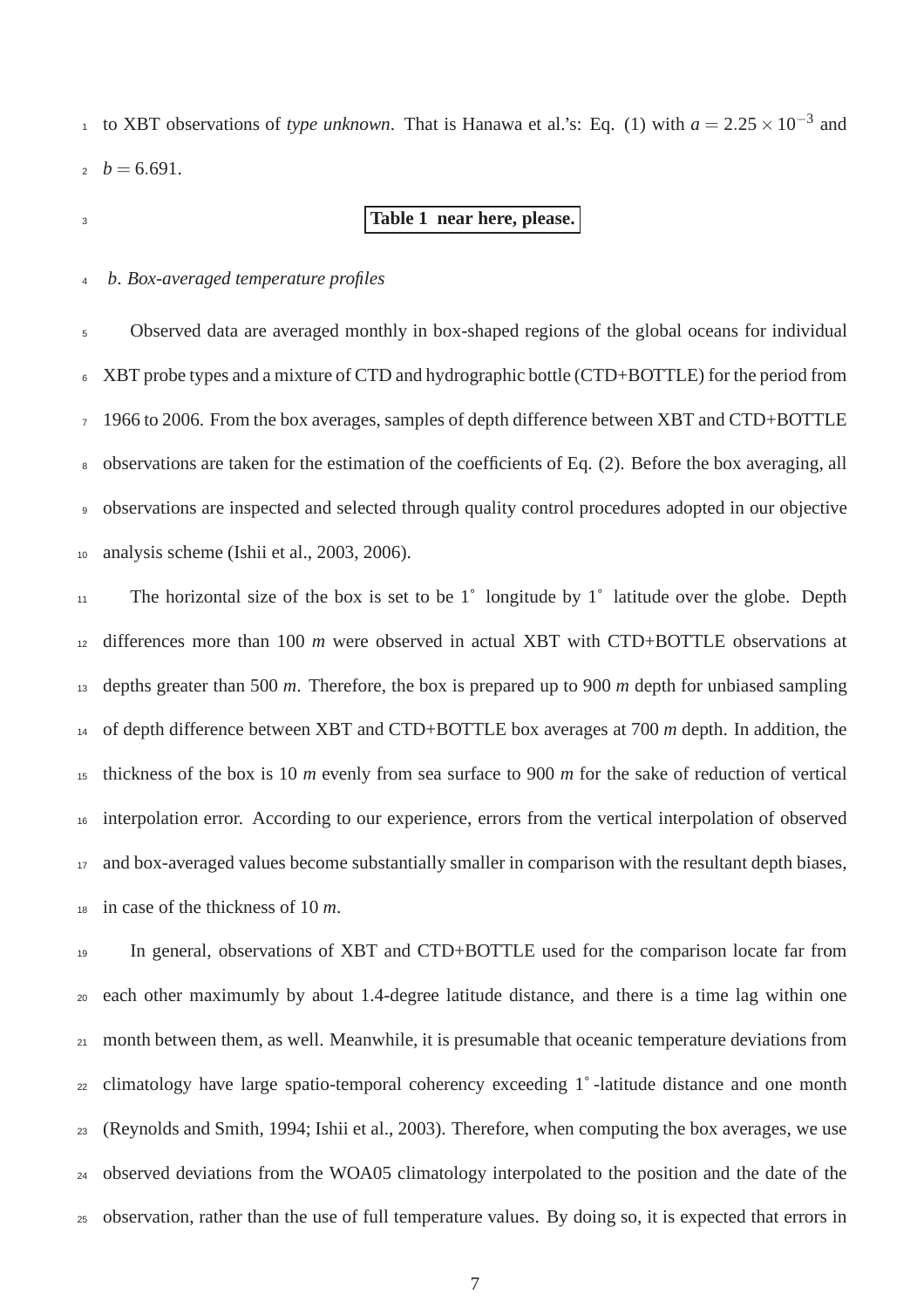the box average are minimized particularly in regions where the horizontal gradient of temperature is large and in months when the seasonal change is rapid.

 There still remains large observational errors due mainly to ocean meso-scale eddies, instrumen- tal errors, and human errors. Some of these are thought to be random error, and hence they can substantially reduce by using a number of samples when estimating the coefficients of the depth 6 bias equation. The manufacturers state that an error in XBT temperature measurement is  $\pm 0.2^{\circ}$ C, and that the depth accuracy is the minimum of 5 meters or two percent of depth (Kizu et al., 2005). On the other hand, the accuracy of CTD and hydrographic bottle temperature observations is much 9 higher than that of XBT, and it is within a range between  $\pm 0.003^{\circ}$ C and  $\pm 0.02^{\circ}$ C for temperature (Wyatt, Still, Barstow, and Gilbert, 1967; Fahrbach, 1989). Regarding the accuracy of depth of , it 11 is better than  $\pm 2$  *m* for CTD and within  $\pm 15$  *m* for hydrographic bottle (Wyatt, Still, Barstow, and Gilbert, 1967; Fahrbach, 1989; Quadfasel et al., 1990). The error for hydrographic bottle denotes the maximum for the depth measurement range: 0 to 6,000 *m* depth, and therefore smaller errors can be expected for depth measurements above 1,000 *m* depth. In addition, the accuracy in the actual observation seems to be much better than the nominal accuracy, that is, the error reduces by a half, as Fahrbach (1989) reported. Moreover, these observations are made by trained members on ship and the sensors are regularly calibrated in general.

 Within a calender month, observed deviations are averaged with weights which are the same as those used in a bilinear interpolation on the horizontal plane. Here, one observation is shared among the neighboring four boxes, and the weight is set to be the largest when the location of observation is the closest to the center of box. The sum of the weights for each observation is one. With this procedure, it is expected to minimize errors from distances between the center of box and the posi- tion of observation to some extent. It also functions as a spatial filter by which observational noise is somewhat reduced since observations in surrounding boxes are additionally used in the box averag-ing. Only box averages whose sum of weights exceeds 0.5 are used when taking a sample of depth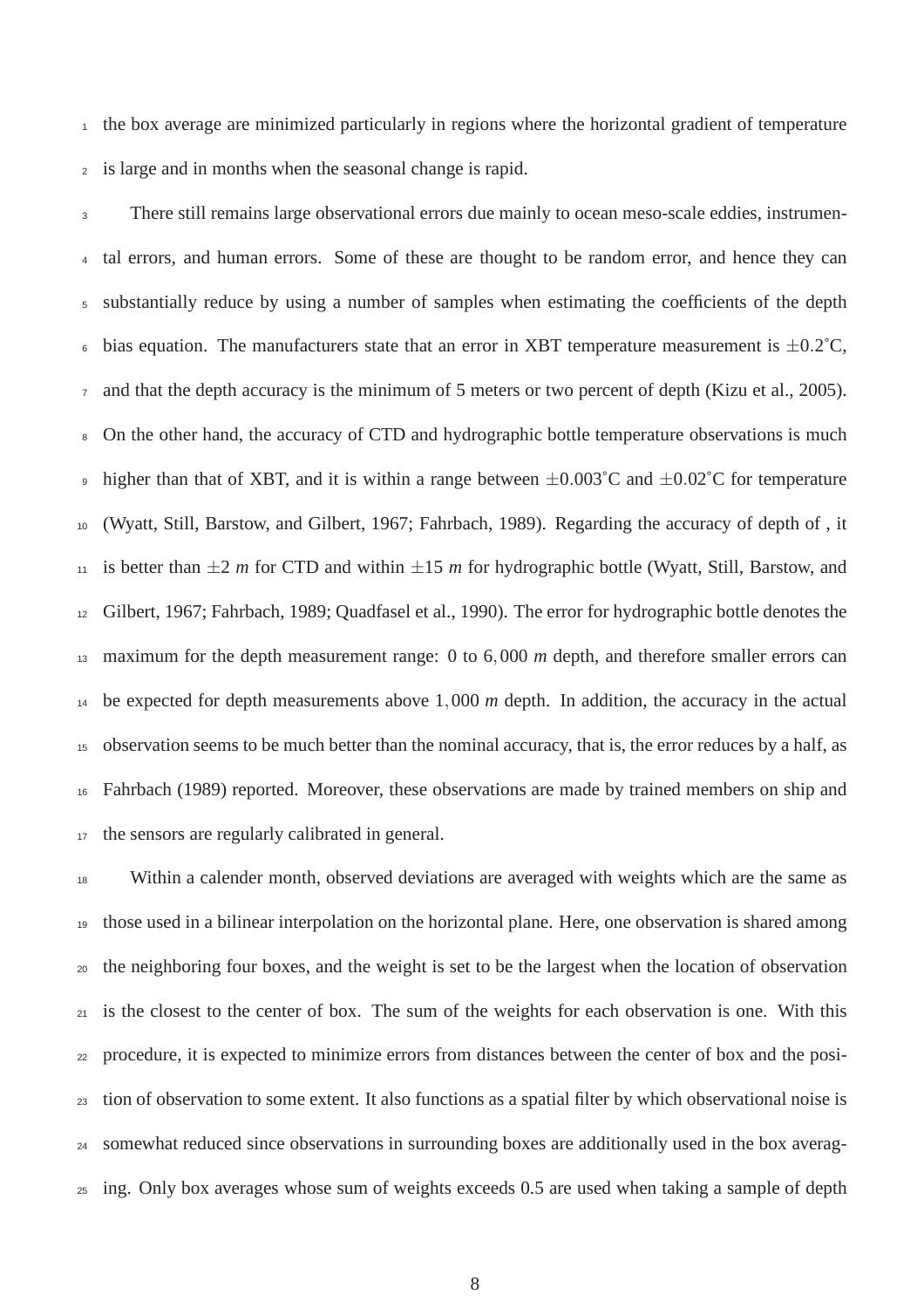#### difference in a procedure described below.

#### *c*. *Sampling of depth difference*

 The sampling of the depth difference between XBT and CTD+BOTTLE is conducted with the above-mentioned box averages as follows. Here, the climatology subtracted before the box averaging is added back to the box averages. For an XBT box-mean temperature at a level of the box in upper 700 *m* depth, a depth of the same temperature as that of the XBT is searched in a profile of CTD+BOTTLE box averages by interpolating linearly in the vertical. The difference of these two depth yields one sample for the estimation of the coefficients, together with elapsed time of the depth of the XBT observation. Such samples are taken from profiles of the XBT and CTD+BOTTLE box averages mutually in the same month and at the same location of the box. Similarly, an interpolated depth of XBT profile is computed for a CTD observation at a level of the box in upper 700 *m* depth. The above-mentioned procedure is expected to minimize errors in linearly interpolated depths on average particularly around thermocline where the curvature of temperature profile is large. The <sup>14</sup> samples in the climatological mixed layer are not used, since the ocean temperatures fluctuate largely within a month there. It is also expected that XBT depth biases are small near sea surface since the biases are assumed to be a function of the elapsed time as Eq. (2).

#### *d*. *Mean depth biases*

 Figure 2 shows profiles of XBT depth bias (thick solid) which are averages of the depth differ- ences sampled by the above procedure over the whole period. The statistics is made for individual XBT types. Although there are a number of XBT probe types produced by several manufacturers: Sippican, Sparton, Tsurumi Seiki (TSK) and the others, the probe types appearing in the figure are the most dominant in WOD05 and GTSPP as listed in Table 1. It is found from the figure that the biases are larger at greater depths in general. It seems acceptable to fit them to an appropriate linear or quadratic equation. Interestingly, depths of XBT observation are not necessarily deviated positive, but they depend on the XBT types. There also appears dependence of depth bias on manufacturers;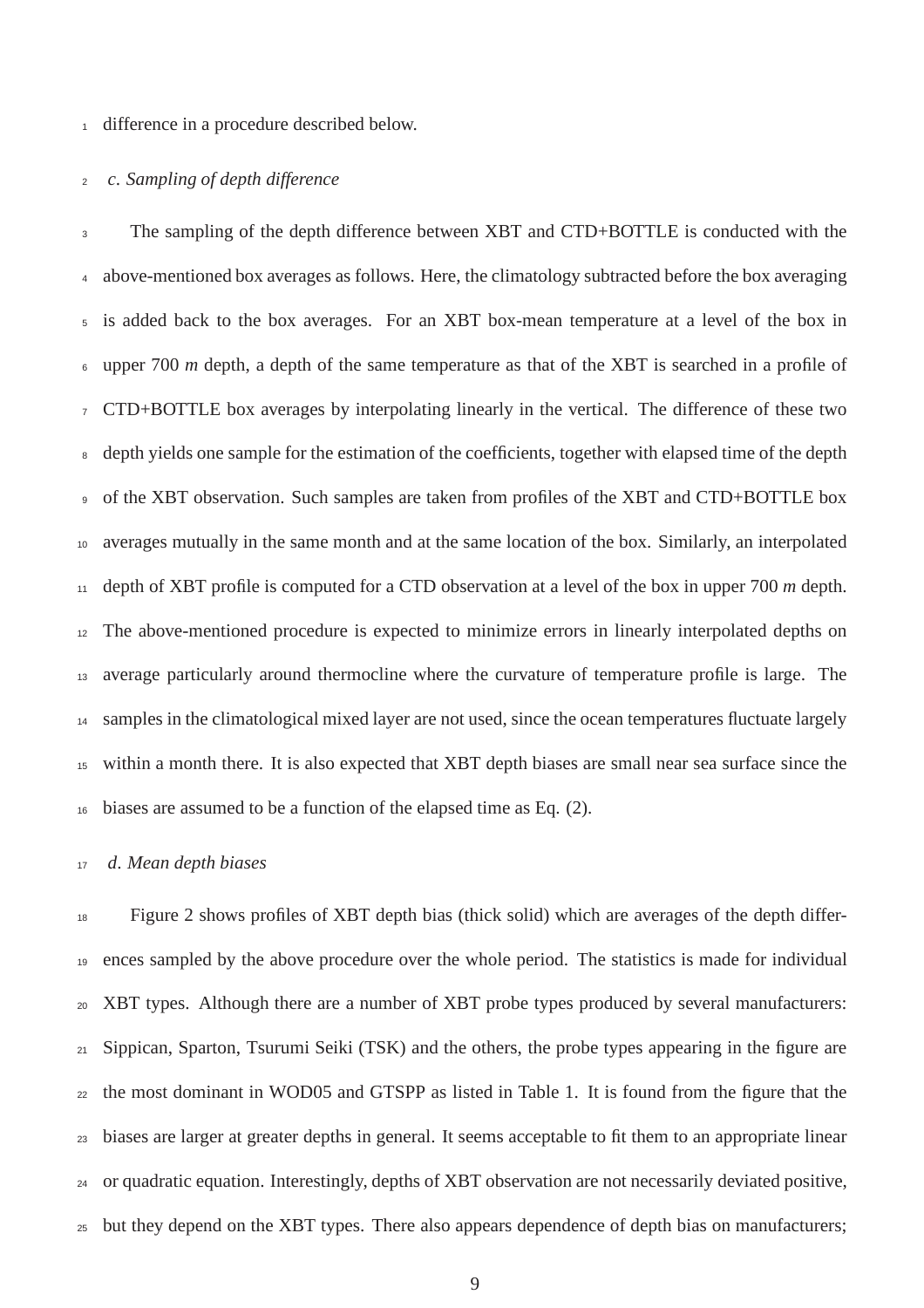depth biases of Sippican are large in general while those of Tsurumi Seiki are small. Mean depth biases averaged among all probe types are however positive and the positive depth biases appear to cause positive temperature biases that Gouretski and Koltermann (2007) reported. According to our estimation, the depth bias reaches about 10 *m* at 700 *m* depth on average.

 The depth biases are 3–4 times smaller than root-mean-square differences (RMSDs; dotted), and the latter are due mainly to the observational and sampling noise. As inferred from this, the XBT depth bias estimation suffers from the noise. Therefore, a number of samples are required for the construction of the depth bias equation enough to overwhelm the noise. As discussed in the subsequent section, a lower limit of the number of samples is set to be 8,000, and the all probe types listed in Table 1 satisfy this threshold.

$$
\overline{11}
$$

## **Figure 2 near here, please.**

#### *e*. *A bootstrap test*

Either the linear or the quadratic equations for  $\hat{d}$  is adopted when conducting the objective anal-<sup>14</sup> ysis of historical temperature. In the linear case, the quadratic term,  $At^2$ , is ignored. To determine which equation is finally used, we introduced a non-parametric statistical test for errors in the coeffi-cients estimated.

 Because of the noisy box averages, we prefer to use coefficients, *B* and *A*, with small uncertain- ties rather than the coefficients realizing the best-fit regression to the noisy box averages. In addition, the error in depth difference used as sample is generally larger than that of depth of both XBT and CTD+BOTTLE observations. A bootstrap approach is taken in order to test the statistical significance in the estimation of the coefficients. From this test, we derive an appropriate number of of pairs of XBT and CTD+BOTTLE used for the determination of XBT depth bias equation. All available sam- ples are collected within 10 years centered at each year at first. Selecting a set of samples randomly at a given number of samples, the coefficients of the equation are determined by a least squares fit. A thousand times of the trial are made for every 2,500 sampling size from 2,500 to 50,000. Figure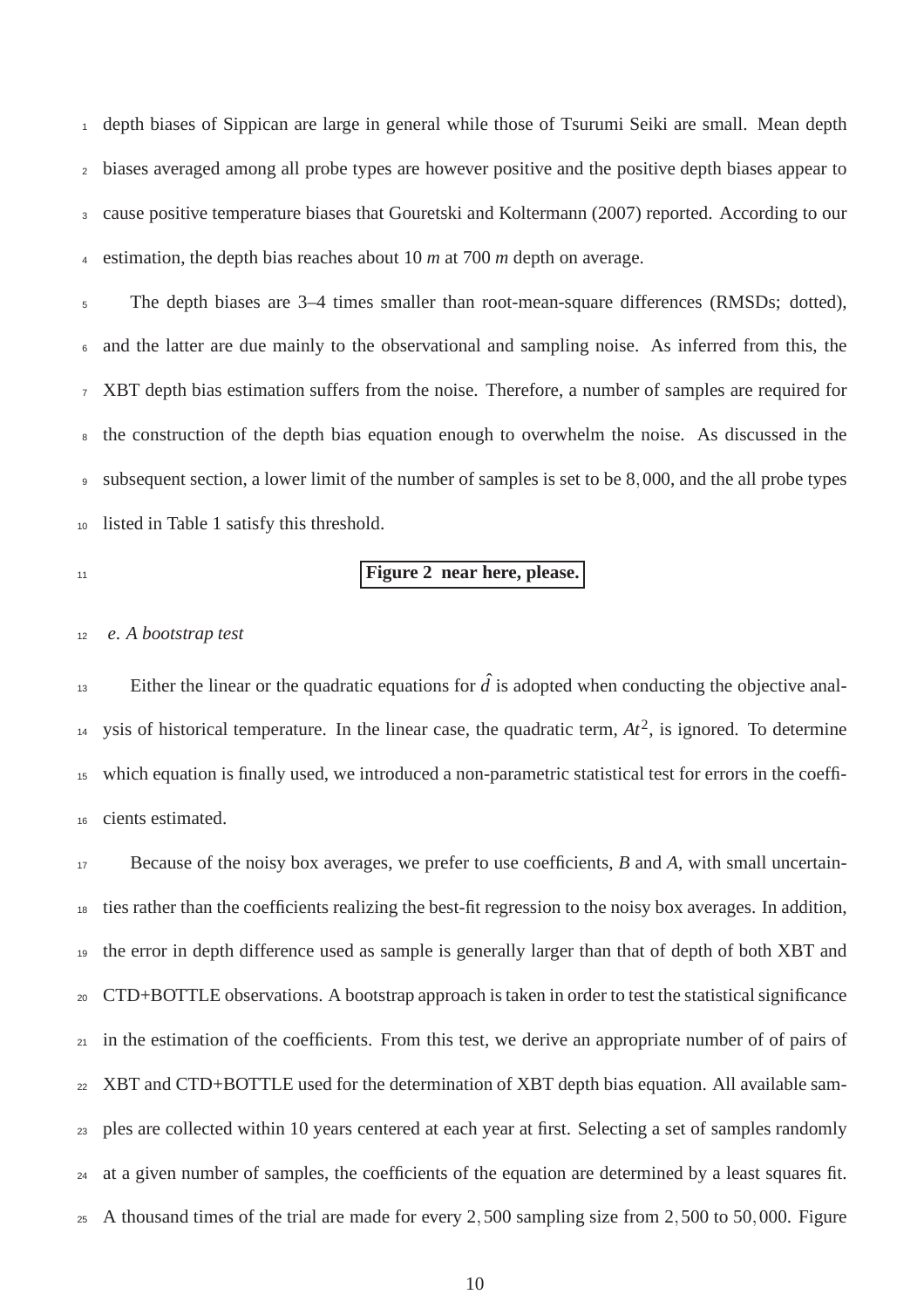3 shows 95% confidence levels for estimated coefficients *B* and *A* as a function of the number of samples in the case of *type unknown*. The plotted values are the mean among all the test over the whole period. Only for the case of the linear equation (thick solid), ranges between maximum and minimum 95% confidence levels during the whole period of the statistics are shown by shading. It is found from the figure that the uncertainty in the coefficient of the linear equation is much smaller than the case of the quadratic equation (thin solid and broken curves for coefficients, *B* and *A*, respectively). Values of 0.021  $m/s$  and 0.00030  $m/s^2$  indicated by horizontal dotted line denote 95% confidence levels respectively for *b* and *a* of the Hanawa et al.'s fall-rate equation based on simulta- neous XBT and CTD observations. These errors in *b* and *a* correspond to depth errors of 1.5 – 1.8 *m* at 500 *m* depth. The biases to be eliminated are on the order of 10 *m* as seen in Fig. 2. To achieve as small uncertainty as those of Hanawa et al. (1995), a required sampling size is around 5,000 for the linear case on average, while it is about 30,000 in the quadratic case. The difficulty in the estimation of the quadratic equation is due to the noise in the box-averaged data, that are probably affected by various sources of the errors. In addition, the ranges between max and min levels for the quadratic case are twice larger than those of the linear case (figure not shown). This implies that samples much more than 30,000 are required to obtain coefficients with small uncertainty throughout the period. Data of *type unknown* could be a mixture of observations by various XBT probe types. Probably because of this, statistics for data of a single type such as T4, T7, and DEEP BLUE of Sippican result in smaller 95% confidence levels and narrower ranges of maximum and minimum levels than those for *type unknown* in general.

# **Figure 3 near here, please.**

<sub>22</sub> Therefore, the linear equation is adopted for the removal of the XBT depth bias. This enables us to make depth-bias correction equations for XBT probe types listed in Table 1. The threshold of the number of pairs is set to be 8,000 at least and 15,000 if possible. The threshold 15,000 ensures that the 95% confidence interval is always less than 0.02. In the cases of XBT probe types other than *type unknown*, the threshold is good enough to ensure small estimation errors as well. A set of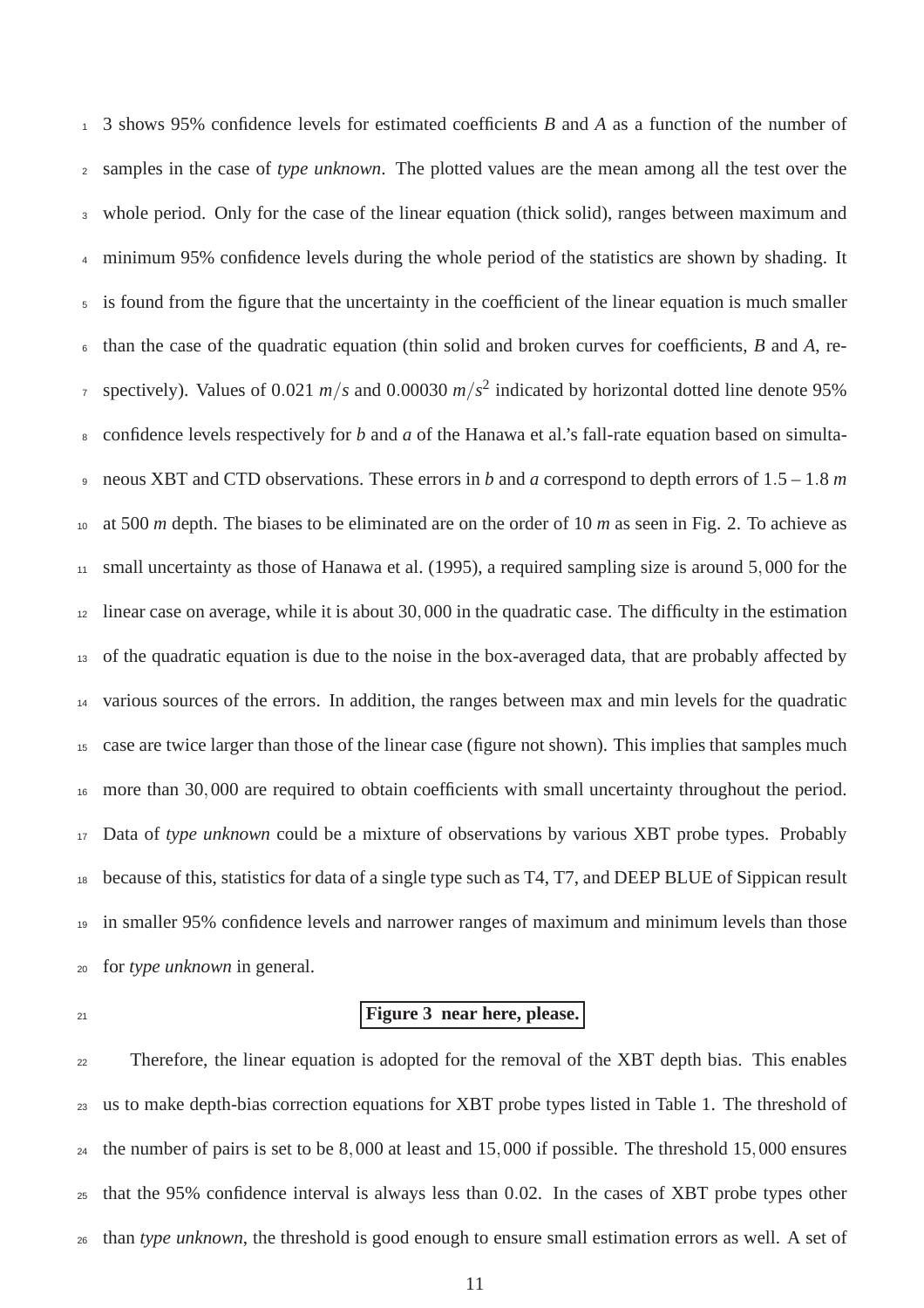8,000–15,000 samples are based on more than 85–165 observed profiles of XBT and CTD+BOTTLE individually. Thin solid curves in Fig. 2 show the residual of the differences between XBT and CTD+BOTTLE after applying the correction by the linear equation. As a result, the depth biases are reduced substantially.

#### *f*. *Temporal changes in XBT depth biases*

 It is thought that there are various source of depth biases shown in Fig. 2. However, we do not know when and how such biases got mixed with XBT observation. Therefore, the coefficients of the linear depth bias equation are computed on a yearly basis for each XBT probe type. Samples in a given year are collected until the number of sample reaches 15,000 extending the range of the data search back and forth beyond the year under investigation. In order to avoid noisy temporal changes in coefficient *B*, samples for at least 5 years are used for determination of the coefficient. If the sampling size is smaller than the threshold, 8,000, even after the search for the whole period, the coefficients are not computed.

 Coefficients of *B* for T4, T7, and DEEP BLUE of Sippican and *type unknown* are shown in Fig. 4, compared with depth corrections for shallow and deep XBT probe types calculated by Wijffels et al. (2008). The shallow (deep) XBT is the one whose maximum depth is less (greater) than or equal to 550 *m*. In their approach, depth bias corrections are given by multiplying a factor by depth of observation. The factor is defined respectively for shallow and deep XBTs as a function of year. To correct depth of observation is the same as the approach of this study. As seen commonly in all time series, maximum values of *B* appear in the latter half of the 1970s, the coefficients decrease in the latter half of the 1980s, and increase in recent years. The depth bias correction even for *type unknown* is necessarily conducted. When *B* is 0.3 *m*/*s*, an observed depth is corrected by about −24 *m* at 500 *m* depth. The differences among probe types including *type unknown* exceed the 95% confidence levels less than 0.02, in most years. The coefficient of T4 and *type unknown* is mostly invariant in time after 2000 because of poor sampling, and similarly in the case of T7 before 1970. Around these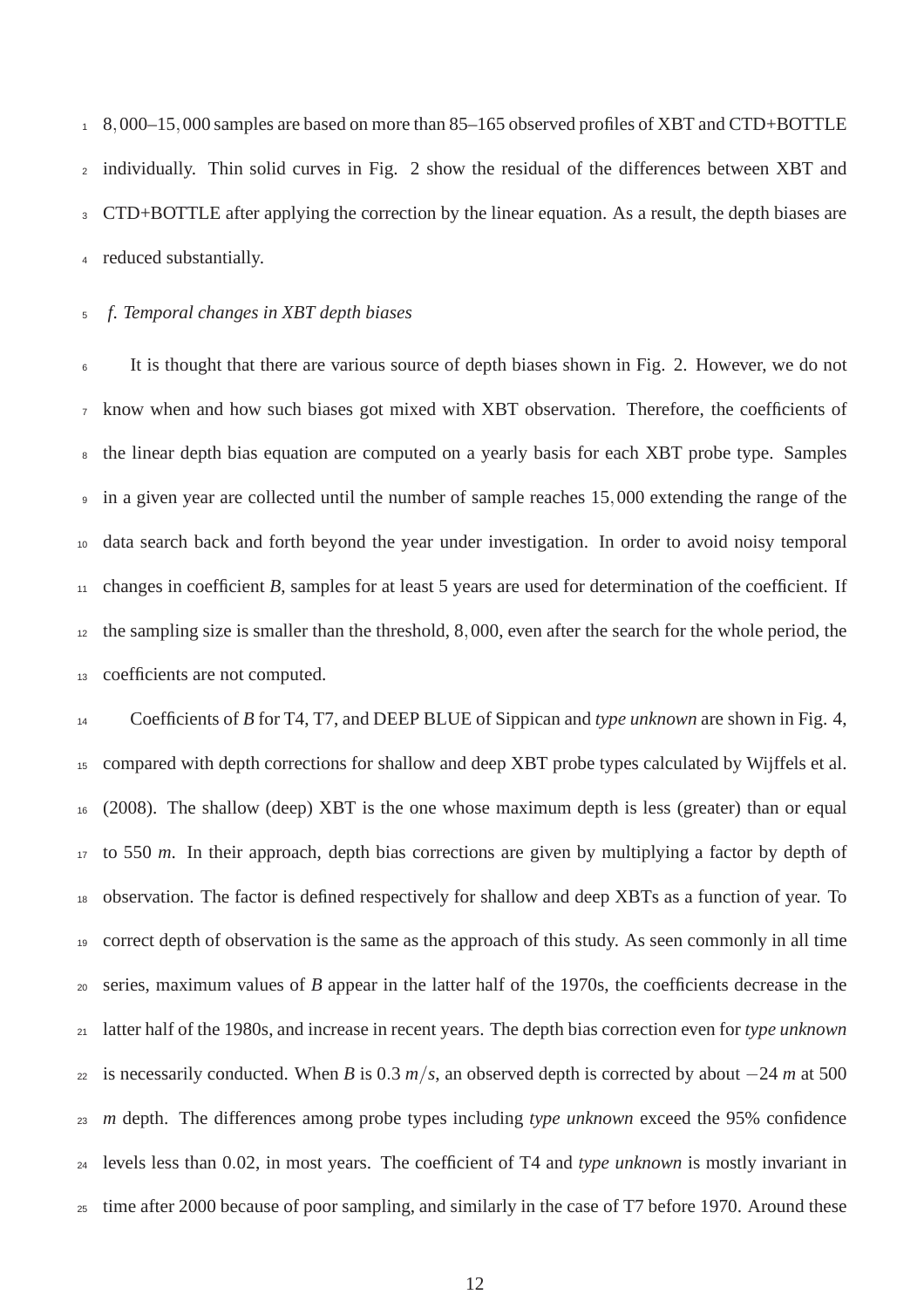periods, there exist large differences between the coefficients obtained by Wijffels et al. (2008) and this study.

# **Figure 4 near here, please.**

<sup>4</sup> Table 2 contains the coefficients of depth biases, *B* of the linear equation, for probe types whose number of samples exceeds 8,000 (Table 1). In the case of probe type T6 of Tsurumi Seiki (TSK), the coefficient is always less than the estimation error, 0.02*m*/*s*.

**Table 2 near here, please.**

### **4. MBT depth bias correction**

 In the case of MBT, the approach for the depth bias correction is the same as that of XBT except for a bias equation with a function of depth of observation not elapsed time as in the case of XBT. 11 The depth biases  $(\hat{d})$  of MBT reported by Gouretski and Koltermann (2007) are represented by a 12 quadratic function of depth  $(z)$  as follows:

$$
\hat{d} = Dz + Cz^2. \tag{3}
$$

 Coefficients *C* and *D* are calculated in a least-squares sense with samples of depth differences be- tween box-averaged MBT and CTD+BOTTLE at depths above 250 *m* depth (Fig. 2 g) for the period from 1945 to 2006. No instrument types of MBT are considered here, and hence a single pair of the coefficients are computed as a function of year. Although linear bias equations are used for XBT, quadratic bias equations are adopted for the elimination of MBT depth biases. This is because the fitness to sampled depth biases is better than that of linear equation and because many samples are available for the estimation of the coefficients. Figure 5 shows a bootstrap test for MBT depth bias. Thick lines indicate mean values of the 95% confidence levels for *D* (10−<sup>2</sup> *m*/*m*; solid) and *C*  $21 \frac{(10^{-4}m/m^2)}{25.25}$ ; broken), and upper and lower thin lines denote the maximum and minimum of the 95% confidence levels, respectively. Values indicated by these lines are interpretable as errors in meters at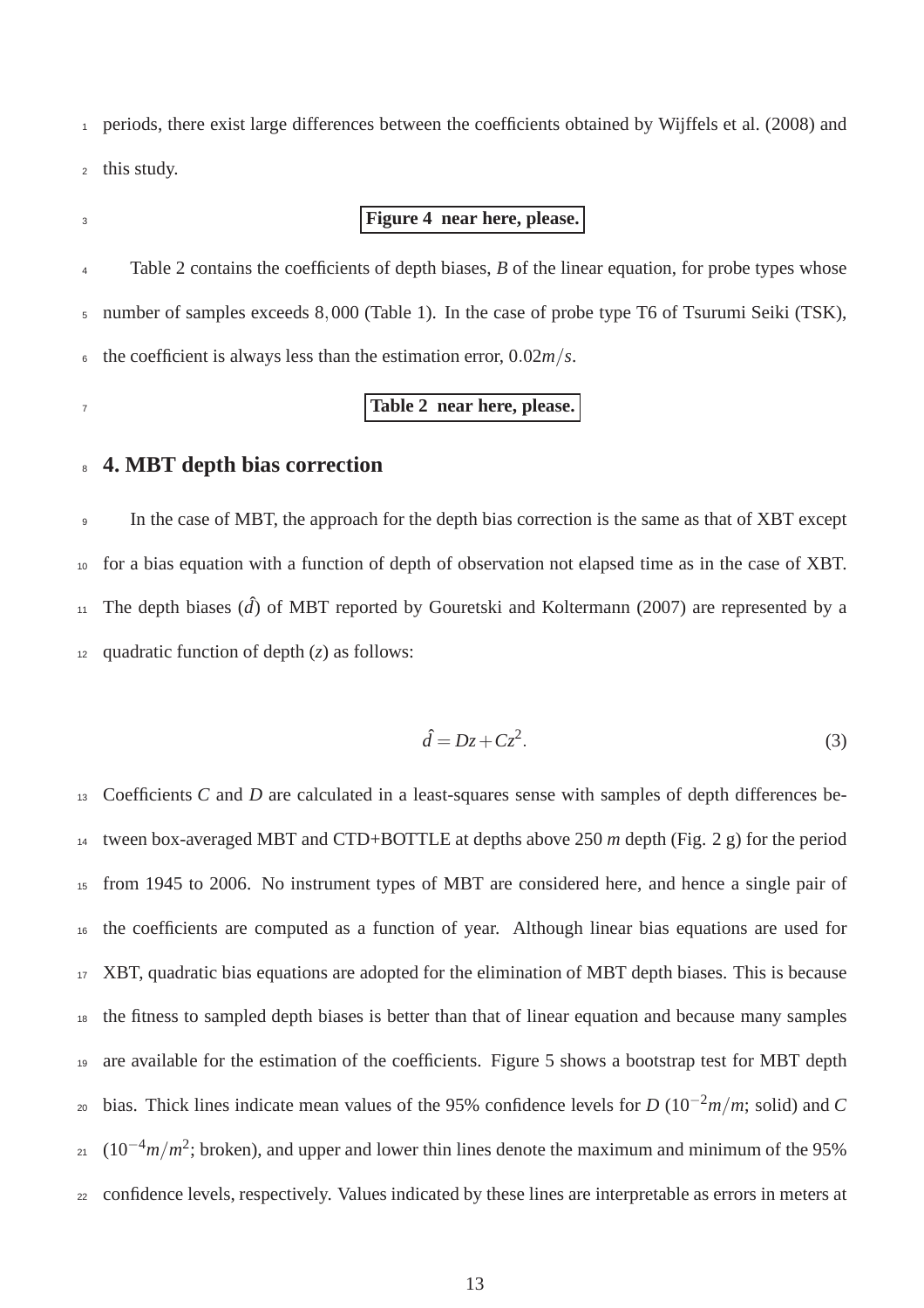100 *m* depth. Horizontal dotted line is drawn as a confidence level equivalent to the 95% confidence interval at 100 *m* depth of the Hanawa et al.'s fall-rate equation.

 The error in bias estimated by Eq. (3) is a sum of errors originated from the both first and second term of Eq. (3). In the case of 80,000, the maximum error is expected to be nearly equal to the error of Hanawa et al.'s fall-rate equation. The threshold number of samples is set to be 80,000 in the case of the estimation of the MBT bias equation.

## **Figure 5 near here, please.**

 Table 3 displays the time series of coefficients *C* and *D* from 1950 to 1994. The values for *C* and *D* can be regarded as biases in meters at 100 *m* depth, evaluated respectively by the second and first terms of Eq. (3). The MBT depth bias at 100 *m* depth, as a sum of the linear and quadratic components, is about 2 *m* before 1980 and it gradually decreases closely to zero toward 1990. The MBT bias profile generally takes a parabolic shape. The linearity of bias profile appears relatively 13 strong during the latter half of 1960s.

## **Table 3 near here, please.**

## **5. Depth-bias corrected ocean heat content**

 Several ocean temperature analyses have been conducted for the period from 1945 to 2006, fol- lowing the version number *6.2* of Ishii et al. (2006). In the objective analysis, the temperatures are 18 defined on a  $1° \times 1°$  grid at 16 levels from the sea surface to 700 *m* depth. The analyzed temperatures are deviations from the WOA05 climatology, optimally estimated by a three dimensional variational minimization technique (Ishii et al., 2003).

 In the ver. *6.3*, a temperature analysis is conducted using the latest observational database (WOD05) and climatology (WOA05) in order to use more observations available after 1990 (Fig. 1). In ver. *6.2*, WOD01 and WOA01 were used. The long-term averages of a temperature analysis with the XBT depth bias correction (ver. *6.6*) differ significantly from the WOA05 climatological temperature as shown below. Hence, we introduced another temperature climatology which is com-puted from the average of temperature analysis of ver. *6.6* over the recent 40 years from 1961 to 2000.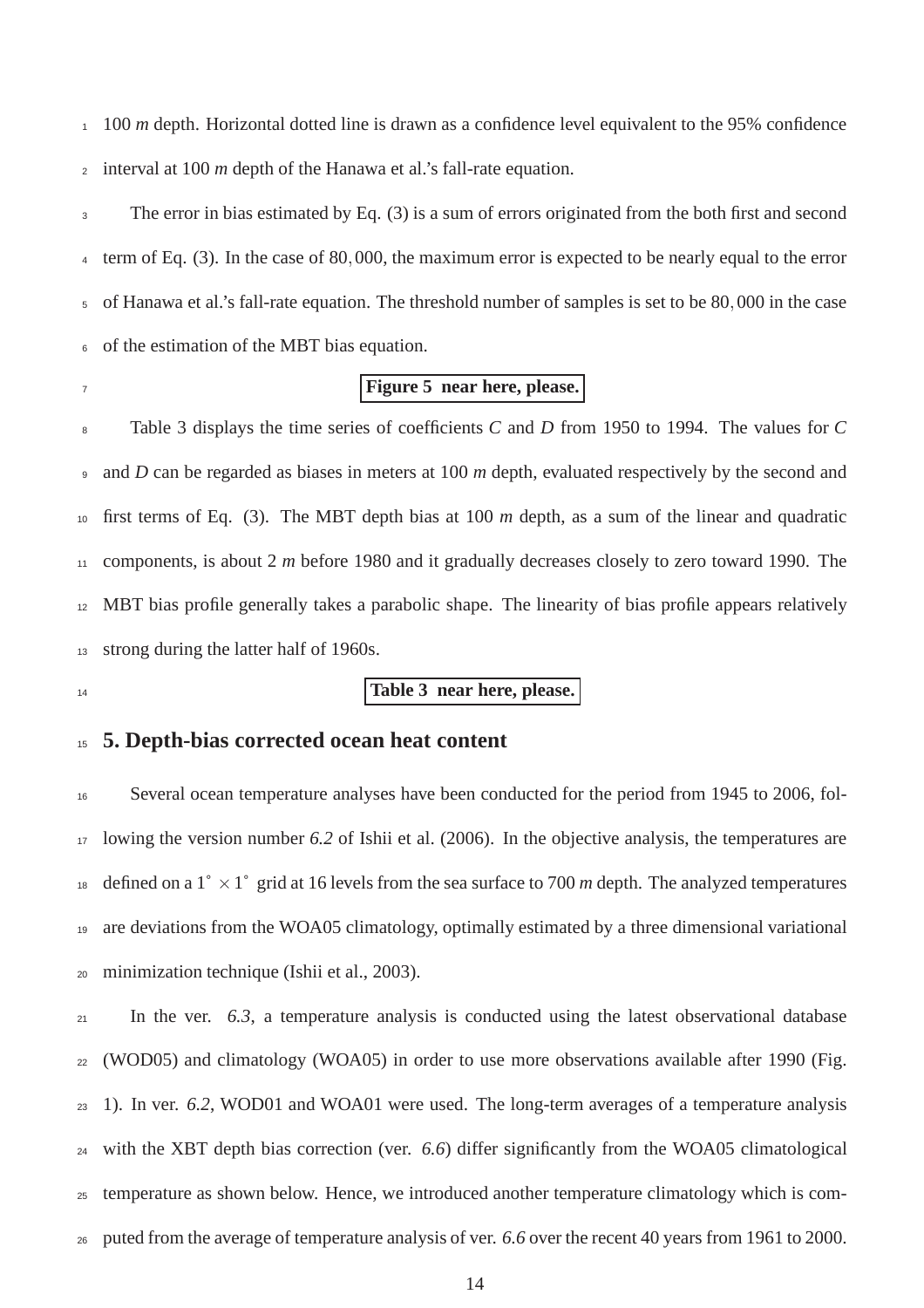An analysis with the new climatology is called version *6.7*, hereafter. In order to see the impact of the MBT depth bias correction, an additional analysis is introduced, in which only the XBT depth bias correction is adopted (ver. *6.6X*). The versions of the temperature analysis described above are summarized in Table 4.

5 Ocean heat content (OHC) discussed in this section is computed from the monthly temperature analysis above 700 *m* depth and WOA05 monthly salinity climatology. A grid-wise OHC at latitude  $\phi$  is defined as a vertical integration of heating profile:

$$
\int_{-700}^{0} \rho(T, S_c) C_p(T - T_{ref}) R^2 cos(\phi) dz,
$$
\n(4)

8 where  $\rho(T, S_c)$  is the density of sea water for temperature *T* and climatological salinity  $S_c$  at depth  $\overline{z}$ ,  $C_p$  is a specific heat of sea water,  $T_{ref}$  is a reference temperature, and *R* is the radius of the earth. 10 Although there are various choices of  $T_{ref}$  (e.g., Levitus and Antonov, 1997 and Antonov et al., 2004), they are not so essential as to affect results presented in the following. In order to see explicit OHC changes caused by the depth bias equation,  $T_{ref}$  is set to be zero in this study.

# **Table 4 near here, please.**

14 A temperature bias derived from the XBT depth bias is proportional to the vertical temperature gradient which varies from 0.02 to 0.2˚C/*m* along climatological thermocline. The gradient is less than 0.05˚C/*m* at depths below 300 *m* mostly, while large gradients exceeding 0.1 ˚C/*m* appear around 100 *m* depth in the tropics along seasonal thermocline.

 After introducing the XBT and MBT depth bias corrections in ver. *6.6*, cooling in the ocean temperatures are largely seen along thermocline depths in the subtropics (Fig. 6). This is reasonable because the depth biases become larger at greater depths and because the main thermocline locates <sup>21</sup> around 200–400 *m* depths in the subtropics while it shallows in the tropics. This result motivates us to replace WOA05 used in the objective analysis of ocean temperature by another temperature clima- tology in order to minimize gaps between before and after the late 1960s when the XBT observation started. The MBT bias correction contributes to the OHC differences shown in the figure, but it is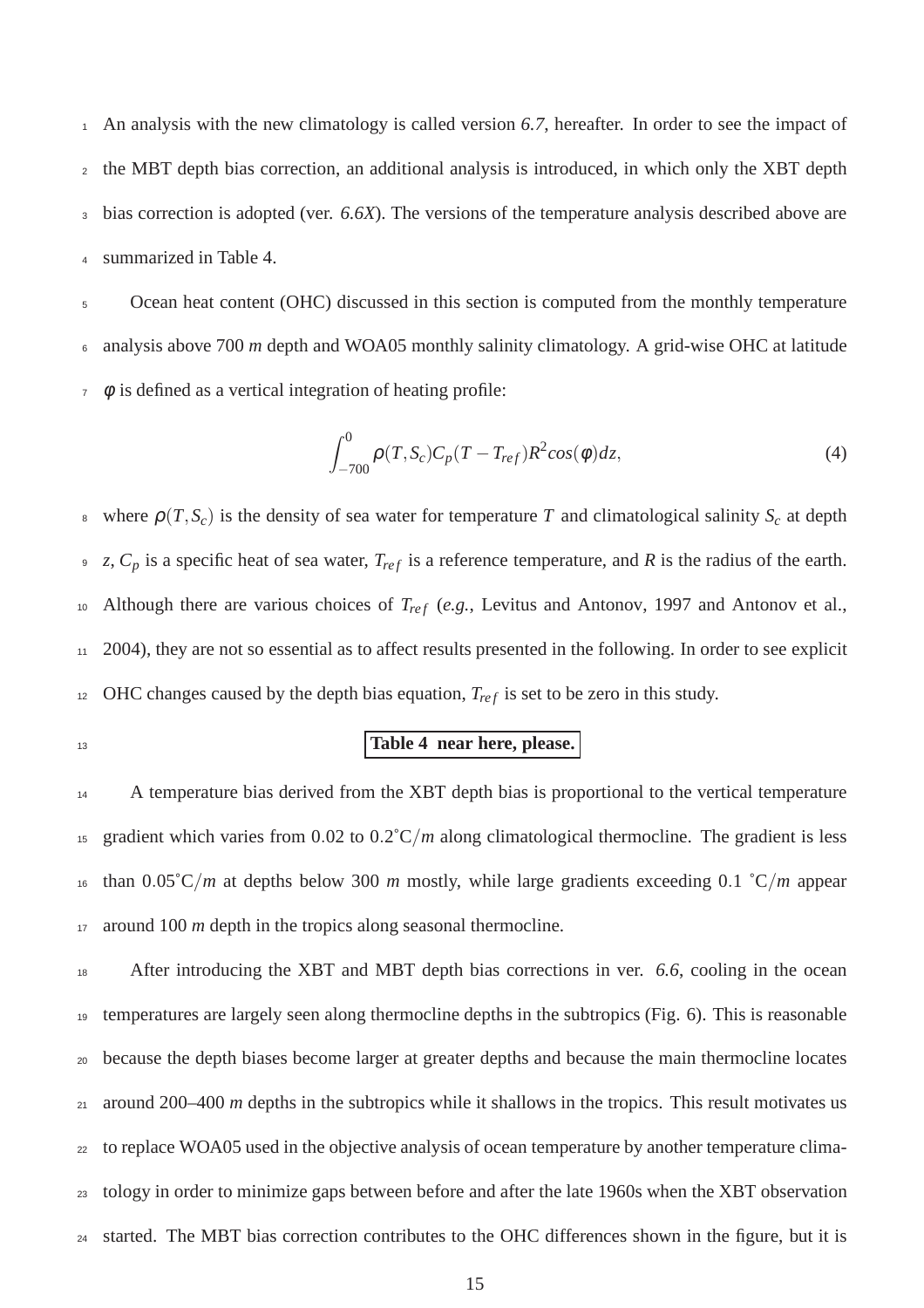small as discussed later. In the temperature analysis of Ishii et al. (2003, 2006), deviations from the climatology are analyzed. The new climatology, which is unbiased, is expected to yield an unbiased temperature analysis especially in a data-sparse period.

#### **Figure 6 near here, please.**

 Figure 7 shows annual global mean time series of ocean heat content computed from the all versions of temperature analysis. The necessity of the replacement of the temperature climatology, mentioned with Fig. 6 above, is reconfirmed from the figure; large differences are seen since the late 1960s between the analyses of vers. *6.3* (dotted) and *6.6* (dash-dotted). The differences are mostly originated from the XBT depth biases, as the contribution of the MBT depth bias correction (solid line with circle) is relatively large before 1970 but small in later decades. By changing the climatology, an unbiased analysis is realized in the ver. *6.7* analysis (thick solid) before 1970.

 Table 5 summarizes linear trends in OHCs and thermosteric sea levels derived from each version of analysis. The thermosteric sea level means sea level affected by thermal expansion and contraction of sea water, and it is computed with the temperature analysis in upper 700 *m* depth and climatolog- ical salinity (WOA05). The OHC trend of the ver. *6.7* analysis for 1955-2005 does not change significantly in comparison with ver. *6.2*. By contrast, the trend for recent 13 years (1993-2005) dou- bles almost. The reason is as follows. From the mid 1990s, the OHC differences between vers. *6.3* and *6.7* become small because the number of XBT observations gradually decreases (Fig. 1). This makes OHC larger in recent years than before the mid 1990s, and results in the trend twice larger than before. The replacement of the climatology in ver. *6.7* contributes to some extent but it is not a main factor over this period as seen in Fig. 7. When the MBT bias correction is not introduced (ver. *6.6X*), the long-term trend becomes smaller significantly in comparison with ver. *6.6*.

## **Table 5 near here, please.**

24 A notable difference in OHC appears during the 1970s among the analyses. In the analyses prior to ver. *6.6*, OHC increases early in the 1970s and its anomaly is kept largely positive throughout the decades. In version *6.7*, OHC increases from 1970 similarly, but is slightly depressed in the latter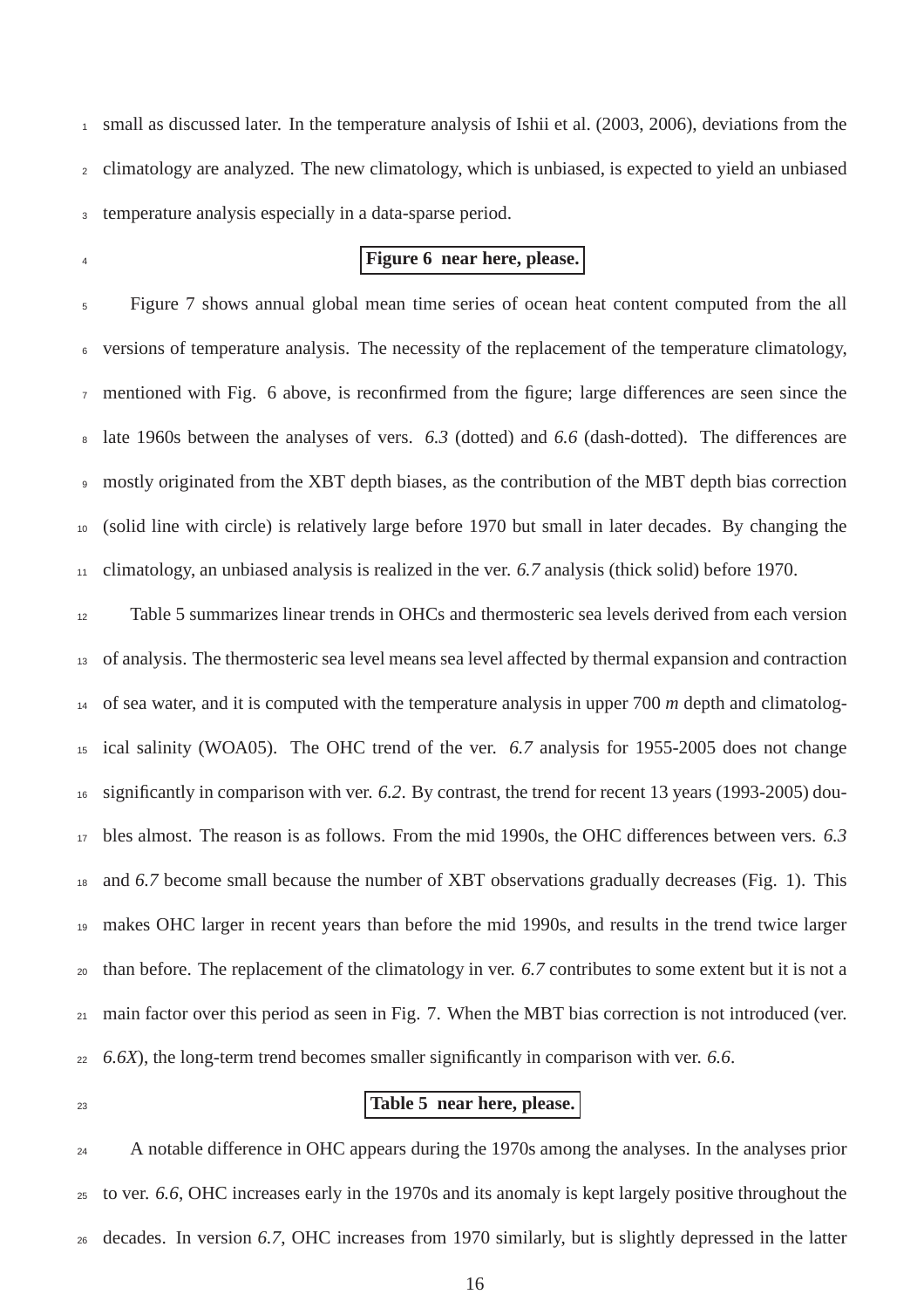half of the 1970s, and increases again toward the maximum in 1980. This result does not contradict with Fig. 2 of Gouretski and Koltermann (2007). Probes T4 and T7 of Sippican were dominant over these three periods and they have large differences in depth from CTD+BOTTLE (Fig. 4).

 In the previous analysis (ver. *6.2*), large ocean cooling appears since 2003 with a sizable am- plitude (an OHC reduction indicated by thin line in Fig 7). This is partly due to a large cold bias of a small fraction of Argo floats having a large cold bias as Willis et al. (2008) reported. These Argo floats measure lower temperatures than expected particularly in the Atlantic Ocean. In ver. *6.3* and later, these Argo observations were withheld in the objective analysis. The difference between versions *6.2* and *6.3* since 2003 is mainly caused by the Argo data in question, while a differences be- tween WOD01 and WOD05 used in the two analyses yields much less changes throughout the period as shown in Fig 7. Moreover, in ver. *6.6*, the recent ocean cooling becomes insignificant thanks to the introduction of the XBT depth bias correction. The reason of this is the same as that for the doubled OHC trend mentioned above. According to a study in which global mean sea level changes due to thermal expansion and contraction (thermosteric) are estimated from satellite sea surface height ob- servations excluding ocean mass changes by satellite gravity measurements (Lombard et al., 2007), such cooling does not appear in time series of the satellite-derived thermosteric sea level.

## **Figure 7 near here, please.**

## **6. Discussion**

 As seen in Figs. 6 and 7, the XBT depth bias correction affects the interannual to interdecadal variations of ocean heat content (OHC) as well as long-term averages of ocean temperature. However, it is hard to verify these changes directly by other oceanographic observations, whose spatio-temporal coverage is not enough for such an investigation in general. We have made a trial for such verification using sea level observations measured by tide gauges. Tide gauge observations used are the research quality data compiled by the University of Hawaii Sea Level Center.

 Tide gauge observations suffer from various local effects, *e.g.*, ocean tide, coastal waves, crustal movement, especially at stations along continental coasts. In addition, dramatic changes by the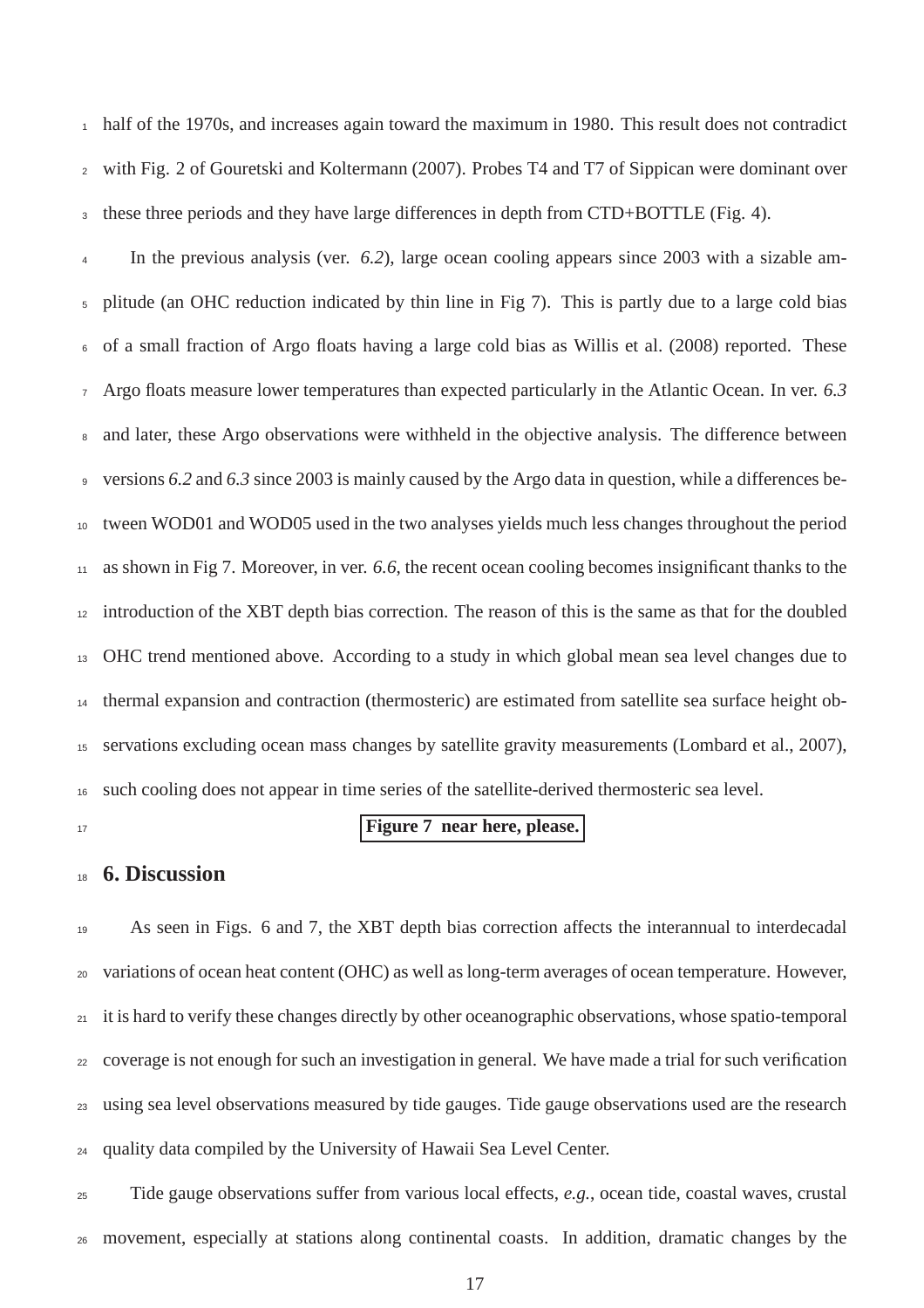introduction of the depth bias correction were hardly seen in statistics between tide gauge data and thermosteric sea levels estimated from the temperature analysis at each tide gauge station, compare with Table 1 and Fig. 5 of Ishii et al. (2006). Hence, sea levels averaged over all available tide gauge stations located in islands were compared with thermosteric sea levels at dates and positions corresponding to the tide gauge observations. The thermosteric data are computed from the monthly temperature analysis and the WOA05 monthly salinity climatology. A target area for the verification is the tropical and subtropical Pacific between 30˚S and 30˚N, where the cooling due to the depth bias correction appear to be large (Fig. 6) and where the thermosteric effect is larger than the contribution of salinity to sea level change (Fig. 9 of Ishii et al., 2006).

 Figure 8 depicts the time series of monthly sea level anomalies for tide gauge observation (dotted) and the corresponding thermosteric sea level anomalies (thin and thick solid lines respectively for vers. *6.3* and *6.7*). Tide gauge stations are adopted for the comparison if the data are available in more than 120 months for the period from 1950 to 2005. The tide gauge stations used for the comparison are shown by circle in Fig. 6. The three time series agree well with one another. In addition, the agreement between tide gauge and the ver. *6.7* analysis is better than that for version *6.3*, in particular, around 1975 and in years after 1985. The root-mean-square differences and correlation coefficients against the tide gauge observation are 16 *mm* and 0.77 for ver. *6.7*, respectively, while they are 19 *mm* and 0.68 for ver. *6.3*.

 Following the discussion made by AchutaRao et al. (2007), we produce two evidences in support for the disappearance of positively deviated OHC during the 1970s seen in the previous temperature analysis (Ver. 6.2). One evidence is that dynamical models arranged for reproduction of the 20th century climate with global warming gases and volcanic forcing could not reproduce anomalous OHCs over this period (Fig. 1 of their manuscript). The other is an abnormally rapid increase of OHC at the beginning of the 1970s, seen in the *6.2* and *6.3* analyses (Fig. 7). AchutaRao et al. (2007) concluded that recent ocean cooling since 2003 is artificial because state-of-art dynamical models are unable to replicate changes of OHC from 2003 to 2005 (Fig. 3 of theirs), based on statistics of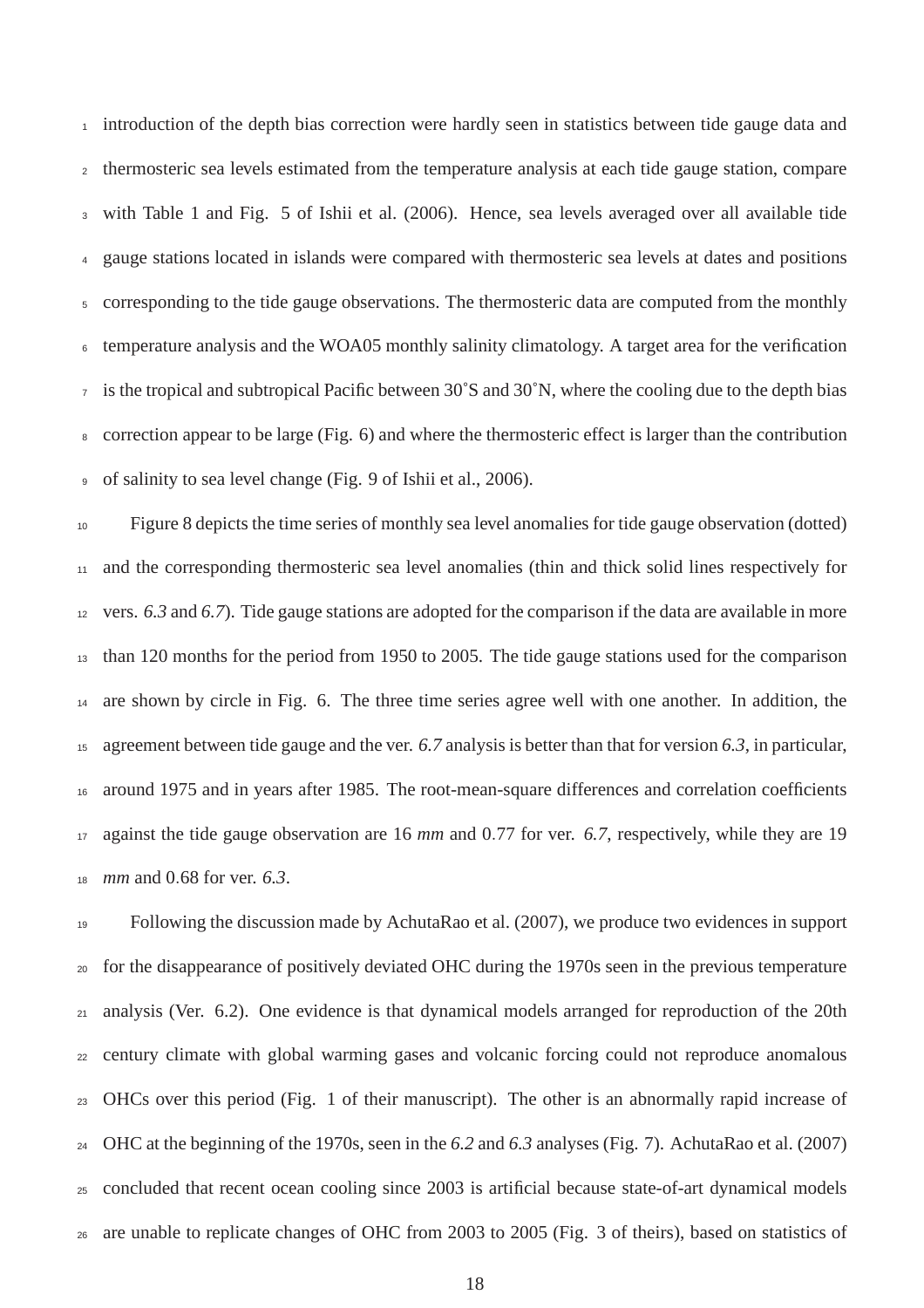2-year OHC changes. A similar conclusion is drawn after their discussion, because the OHC change at the beginning of the 1970s  $(+4.5 \times 10^{22} J$  per 2 years) is the same size as that for the recent ocean 3 cooling  $(-4.5 \times 10^{22} J \text{ per } 2 \text{ years}).$ 

 Following the result of the bootstrap test (Fig. 3), linear equations were chosen for the depth bias correction. We made an additional analysis with quadratic equations with the same threshold number of XBT-(CTD+BOTTLE) pairs as that for the linear equations. In this case, the estimation errors are twice as large as the linear case (Fig. 3). Although the selection of the order of the depth bias equation affects the grid-wise OHCs; the differences between the two analyses are mostly within 30%, the global and basin-scale averages of OHCs were almost the same as each other. Therefore, at present, it is better to choose the linear equation for the removal of the depth bias since the biases defined by the quadratic equations involve large uncertainties.

<sup>12</sup> There is no method for detection of depth biases in past XBT observations other than the approach taken in this study or ones similar to this approach (*e.g.*, Wijffels et al., 2008). Although the estima- tion of bias equation by our approach suffers from noise in box averages of XBT and CTD+BOTTLE observations, the bootstrap test ensures that a reliable bias equation can be obtained by increasing the number of samples used for the estimation. Needless to say, there is a great advantage in Hanawa et al. (1995) in which they used simultaneous XBT and CTD observations.

#### **Figure 8 near here, please.**

## **7. Conclusion**

 Depth bias corrections for XBT and MBT are introduced to the historical temperature analysis of Ishii et al. (2006) in order to remove positive temperature biases in XBT and MBT observations identified by Gouretski and Koltermann (2007). The results of this study suggests the necessity of reevaluation of interannual to decadal variations of ocean heat content as well as global warming trend particularly in recent decades.

 Time-varying depth bias equations are constructed for each XBT probe type and MBT so as to reduce the differences between bathythermographs and CTD+BOTTLE observations, although our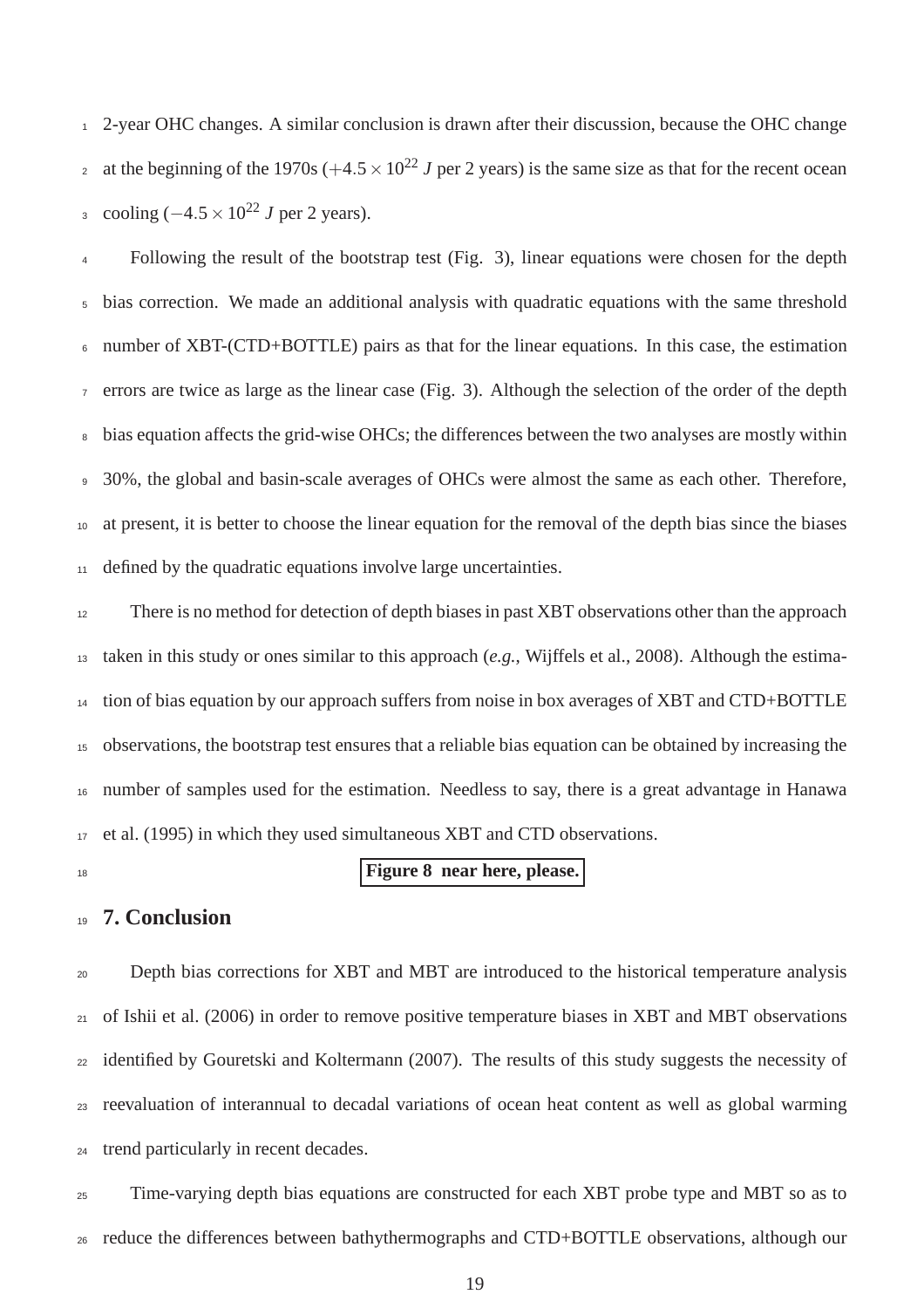knowledge is insufficient to specify the cause of the positive temperature biases. The correction depending on probe type is very necessary for a reasonable temperature analysis in regions of the ocean basins, since depth biases appear to be largely attributed to the probe types. Moreover, specific XBT probe types tend to be used in limited regions of the oceans. Also it is noteworthy that the depth bias equations obtained depend on the observational databases in this study. Accurate metadata on XBT probes are necessary for better understanding and estimation of XBT biases.

 Observations by XBT as well as MBT are certainly important for long-term climate studies be- cause of their spatio-temporal coverage. Efforts should continuously be made for a better use of them.

## **Acknowledgments.**

 The authors wish to thank Prof. K. Hanawa (Tohoku Univ.), Dr. K. Mizuno (IORGC/JAMSTEC), Dr. N. Shikama (IORGC/JAMSTEC), and Prof. T. Suga (Tohoku Univ.) for fruitful comment and discussion on the oceanographic observations. They appreciate great helps of Mr. T. Umeda (JMA) and staff members of JMSDF given when using domestic XBT observations. Thoughtful comments by three anonymous reviewers are thankfully acknowledged. Their appreciation is extended to Pres- ident H. Iwamiya and Mr. K. Amaike of the Tsurumi Seiki Co. Ltd., for valuable information on a history of XBT. Observational data used in this study are obtained from the following cen- ters: WOA05, WOD05, and GTSPP from NODC/NOAA, tide gauge observation from University of Hawaii Seal Level Center, and JMSDF XBT data from JODC. This work was supported by the Min- istry of Education, Culture, Sports, Science and Technology - Japan through the Innovative Program of Climate Change Projection for the 21st Century.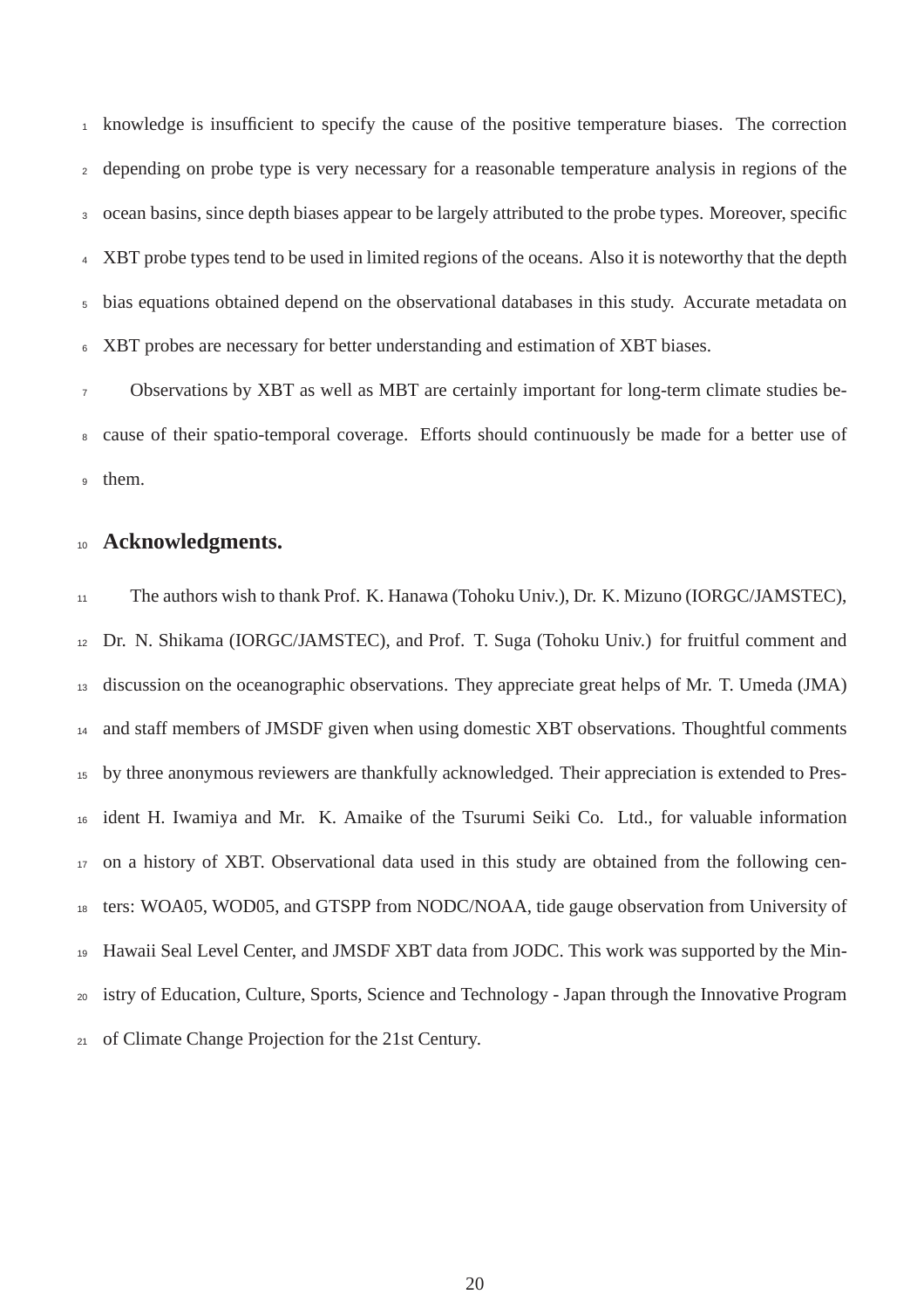## **References**

- AchutaRao, K. M., M. Ishii, B. D. Santer, P. J. Gleckler, K. E. Taylor, T. P. Barnett, D. W. Pierce, R. J. Stouffer,
- and T. M. L. Wigley (2007): Simulated and observed variability in ocean temperature and heat content.
- *Proc. Natl. Acad. Sci.*, **104**, 10768 10773.
- Antonov, J. I., S. Levitus, and T. P. Boyer (2004): Climatological annual cycle of ocean heat content. *Geophys. Res. Lett.*, **31**, L04304, doi:10.1029/2003GL018851.
- Boyer, T. P., J. I. Antonov, H. E. Garcia, D. R. Johnson, R. A. Locarnini, A. Mishonov, M. T. Pitcher, O. K.
- Baranova, and I. V. Smolyar (2006): *World Ocean Database 2005*. NOAA Atlas NESDIS 60, S. Levitus,
- Ed. (Available at http://www.nodc.noaa.gov/OC5/WOD05/docwod05.html).
- Conkright, M. E., R. A. Locarnini, H. E. Garcia, T. D. O. Brien, T. P. Boyer, C. Stephens, and J. I. Antonov

(2001): *World Ocean Atlas 2001: Objective Analyses, Data Statistics, and Figures*. NOAA Atlas NESDIS

42. 17 pp., CD-ROM, , U.S. Government Printing Office, Washington, D.C.

- Fahrbach, E. (1989): The use of electronic digital thermometers and pressure meters. *WOCE Newsletter No. 8*, pp. 12–13.
- Gouretski, V. and K. P. Koltermann (2007): How much is the ocean really warming. *Geophys. Res. Lett.*,, L01610, doi:10.1029/2006GL027834.
- Hanawa, K., P. Raul, R. Bailey, A. Sy, and M. Szabados (1995): A new depth-time equation for Sippican or TSK T-7, T-6, and T-4 expendable bathythermographs (XBTs). *Deep Ses Res.*, **42**, 1423–1451.
- Ishii, M., M. Kimoto, and M. Kachi (2003): Historical ocean subsurface temperature analysis with error estimates. *Mon. Wea. Rev.*, **131**, 51–73.
- Ishii, M., M. Kimoto, K. Sakamoto, and S.-I. Iwasaki (2006): Steric sea level changes estimated from historical subsurface temperature and salinity analyses. *J. Oceanography*, **61**, 155–170.
- Kizu, S. and K. Hanawa (2002): Recorder-Dependent Temperature Error of Expendable Bathythermograph. *J. Oceanogr.*, **58**, 469 – 476.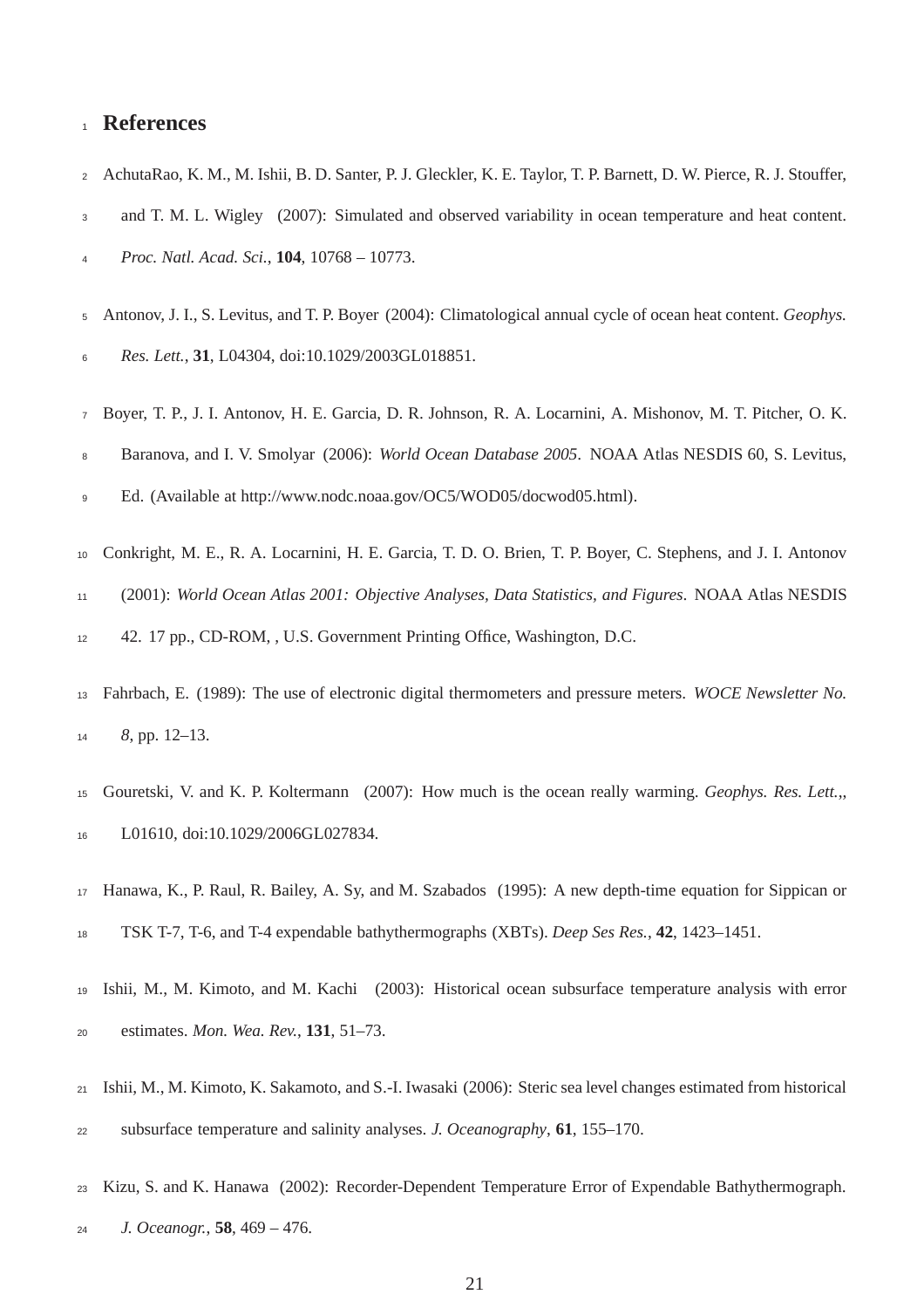Kizu, S., H. Yoritaka, and K. Hanawa1 (2005): A New Fall-Rate Equation for T-5 Expendable Bathythermo-graph (XBT) by TSK. *J. Oceanogr.*, **61**, 115 – 121.

 Levitus, S. and J. Antonov (1997): *limatological and Interannual Variability of Temperature, Heat Storage, and Rate of Heat Storage in the Upper Ocean*. NOAA Atlas NESDIS 16 186 pp.

- Levitus, S., J. I. Antonov, T. P. Boyer, H. E. Garcia, and R. A. Locarnini (2005): Linear trends of zonally averaged thermosteric, halosteric, and total steric sea level for individual ocean basins and the world ocean, (1955–1959)−(1994–1998). *Geophys. Res. Lett.*, **32**, L16601, doi:10.1029/2005GL023761.
- Levitus, S., C. Stephens, J. I. Antonov, and T. P. Boyer (2000): *Yearly and year-Season up- per ocean temperature anomaly fields, 1948–1998*. NOAA Atlas NESDIS 40. (Available from http://www.nodc.noaa.gov/OC5/PDF/ATLAS/nesdis40.pdf).
- Lombard, A., A. Cazenave, P.-Y. Le Traon, and M. Ishii (2005): Contribution of thermal expansion to present-day sea-level change revisited. *Global and Planetary Change*, **47**, 1–16.
- Lombard, A., D. Garcia, G. Ramillien, A. Cazenave, R. Biancale, J. M. Lemoine, F. Flechtner, R. Schmidt,

 and M. Ishii (2007): Estimation of steric sea level variations from combined GRACE and Jason-1 data. *Earth Planet. Sci. Lett.*, **254**, 194–202.

- Quadfasel, D., N. Verch, and J. Langhof (1990): Are mercury deep-sea reversing thermometers out of date?. *Ocean Dynamics*,, 145–152.
- Reynolds, R. W. and T. M. Smith (1994): Improved global sea surface temperature analyses using optimum interpolation. *J. Climate*, **7**, 929–948.
- Sakamoto, T., H. Hasumi, M. Ishii, S. Emori, T. Suzuki, T. Nishimura, and A. Sumi (2005): Responses of the
- Kuroshio and the Kuroshio Extension to global warming in a high-resolution climate model. *Geophys. Res.*
- *Lett.*, **32**, doi:10.1029/2005GL023384.
- Smith, D. M. and J. M. Murphy (2007): An objective ocean temperature and salinity analysis using covariances
- from a global climate model. *J. Geophys. Res.*, **112**, C02022. doi:10.1029/2005JC003172.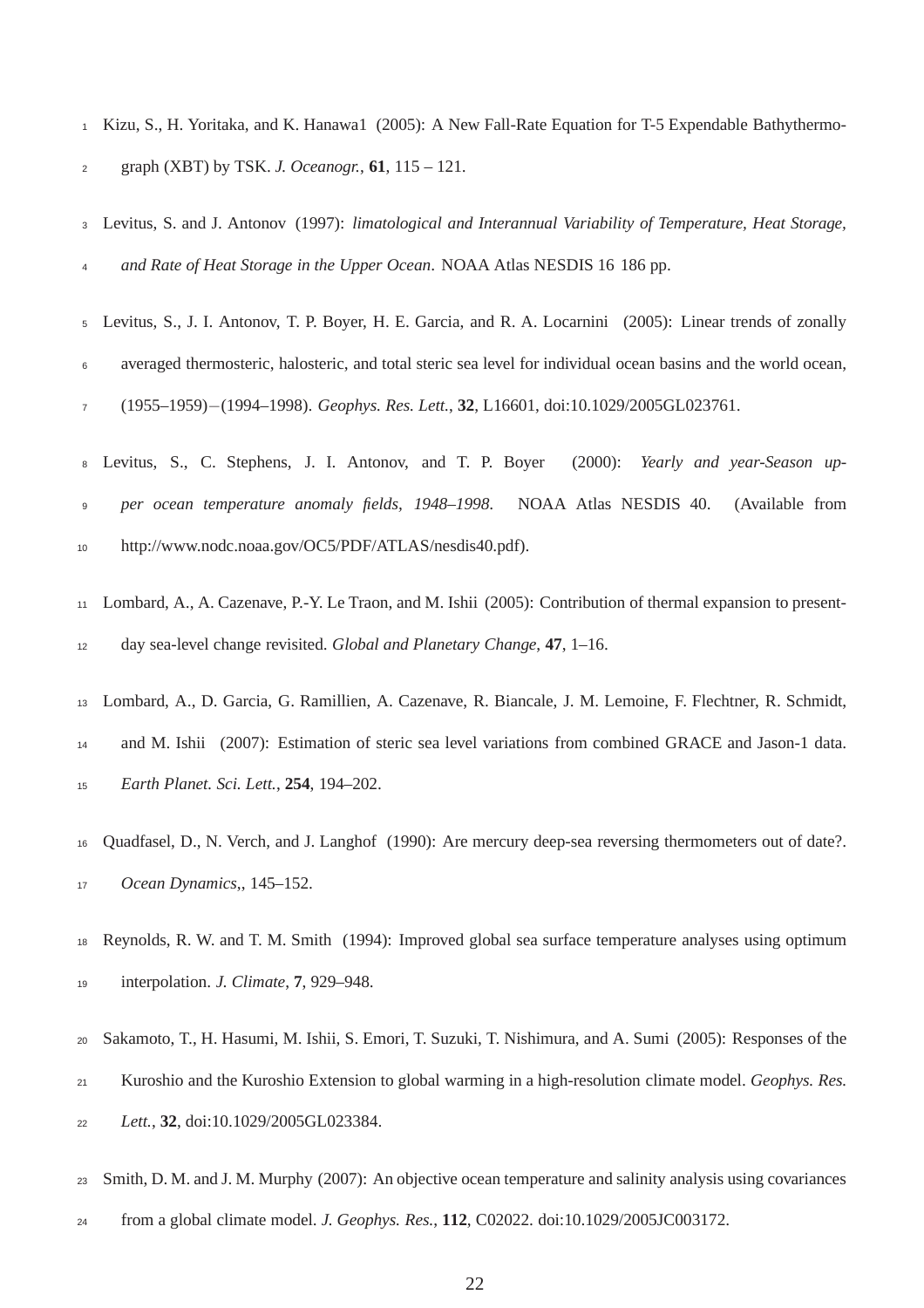Wijffels, S., J. Willis, C. M. Domingues, P. Baker, N. J. White, A. Cronell, K. Ridgway, and J. A. Church (2008): Changing expendable bathythermograph fallrates and their impact on estimates of thermosteric sea level rise. *J. Climate*, (in press).

 Willis, J. K., J. M. Lyman, G. C. Johnson, and J. Gilson (2008): In Situ Data Biases and Recent Ocean Heat Content Variability. *J. Atmos. Oceanic Tech.*, (in press).

 Willis, J. K., D. Roemmich, and B. Cornuelle (2004): Interannual variability in upper ocean heat content, temperature, and thermosteric expansion on global scales. *J. Geophys. Res.*, **109** C12036, doi:10.1029/2003JC002260.

- Wyatt, B., R. Still, D. Barstow, and W. Gilbert (1967): *Hydrographic Data from Oregon Waters 1965*. Depert-
- ment Oceanography, School of Science, Oregon State Univ. Date Report No. 27.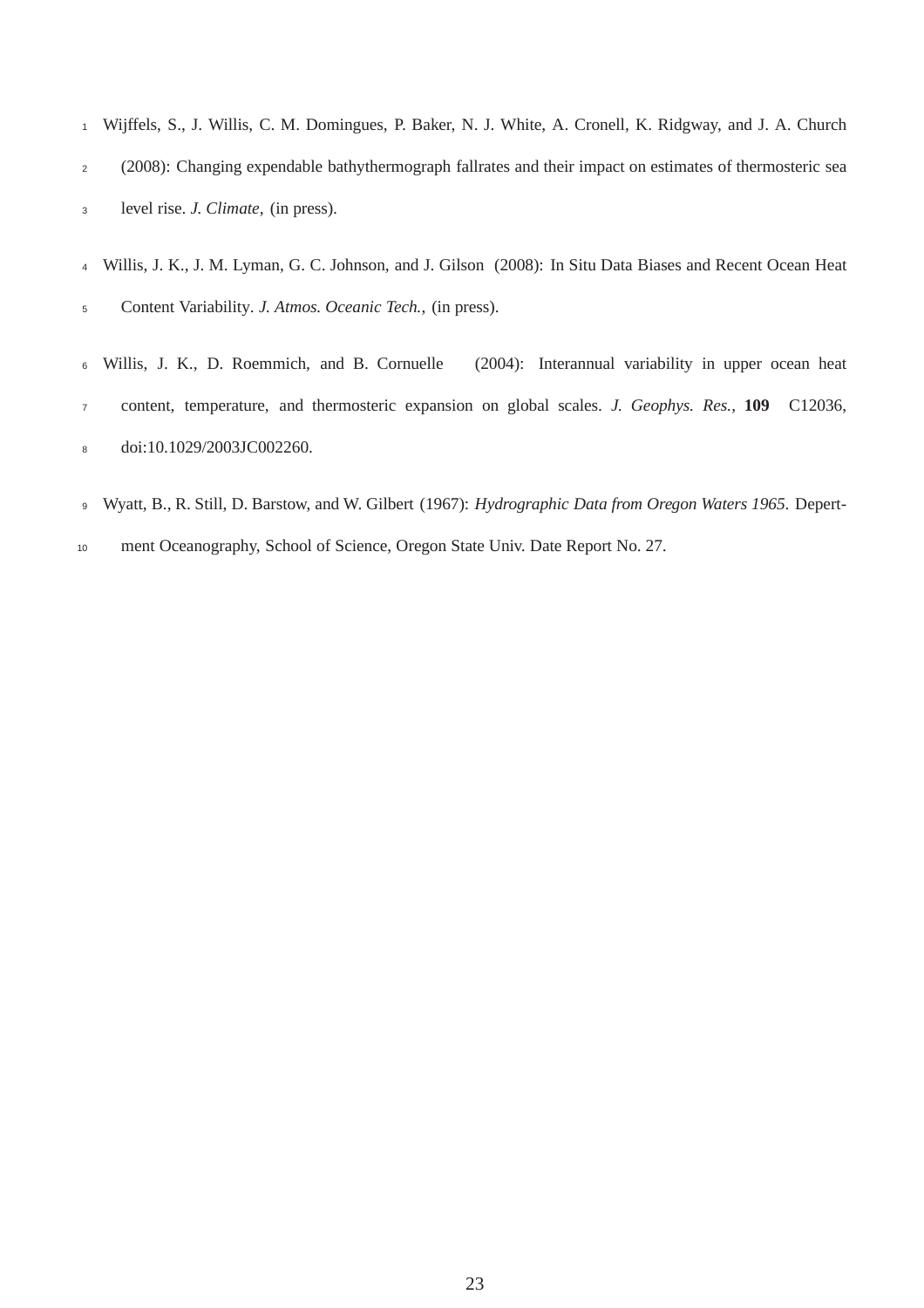**Table 1.** Fraction of the total number of profiles for each XBT probe type (Frac.; %) stored in the WOD05 and GTSPP data sets for the period from 1966 to 2006, and the number of samples used for constructing equations of the depth-bias correction for each probe type (rightmost column). The total number of profiles is 1,985,888.

| No. | XBT type                   | $\text{Frac.}[\%]$ | samples |
|-----|----------------------------|--------------------|---------|
| 1   | T7 (Sippican)              | 10.6               | 310,883 |
| 2   | T4 (Sippican)              | 22.5               | 195,679 |
| 3   | T6 (Sippican)              | 0.4                | 18,921  |
| 4   | T5 (Sippican)              | 0.4                | 69,619  |
| 5   | T <sub>10</sub> (Sippican) | 1.9                | 21,824  |
| 6   | DEEP BLUE (Sippican)       | 10.0               | 145,977 |
| 7   | T <sub>4</sub> (TSK)       | 1.1                | 8,657   |
| 8   | T6 (TSK)                   | 0.7                | 18,099  |
| 9   | T7 (TSK)                   | 0.8                | 12,599  |
| 10  | XBT-7 (Sparton)            | 0.2                | 17,194  |
| 11  | <b>TYPE UNKNOWN</b>        | 51.3               | 530,942 |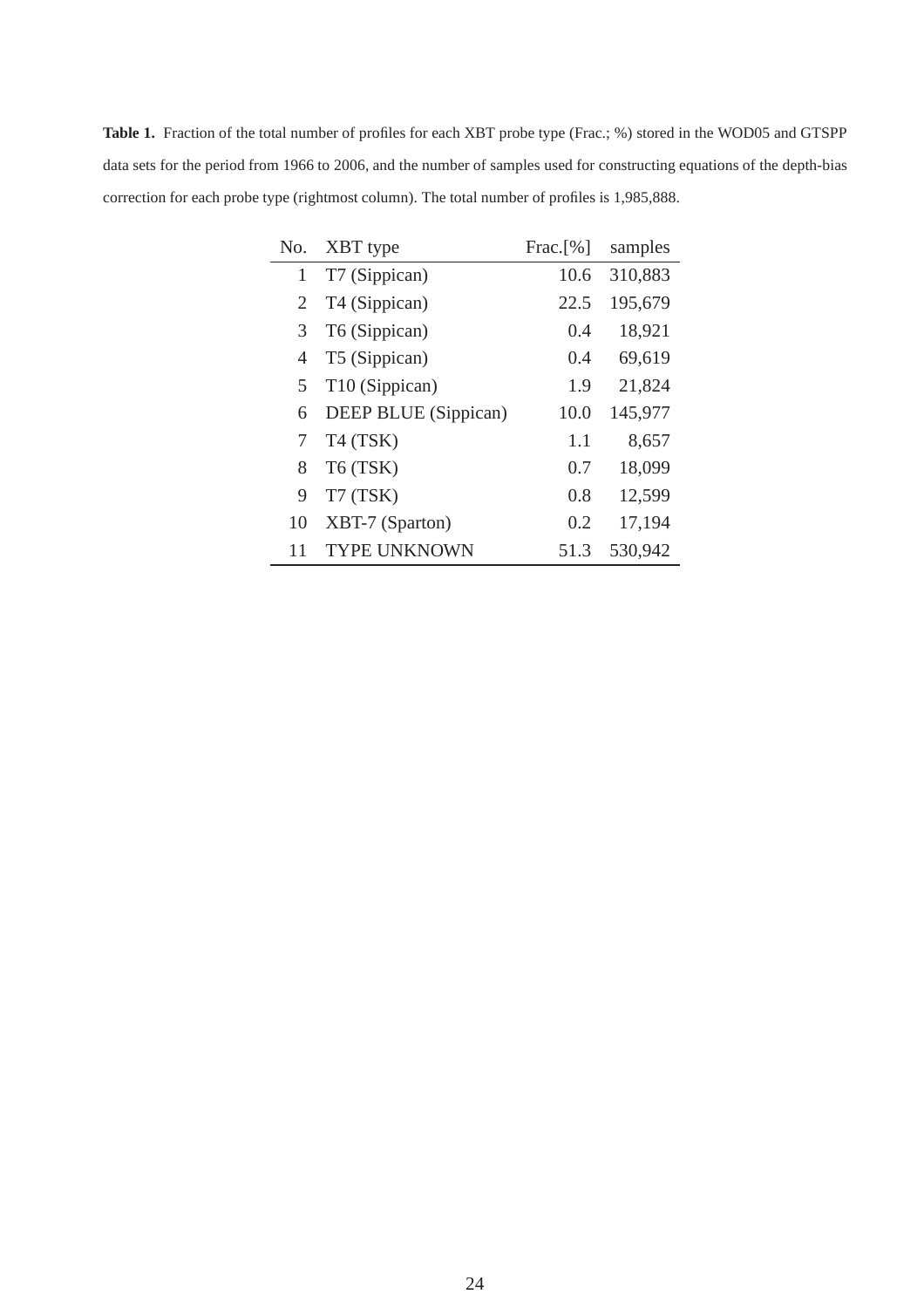|      | Sippican |                |                |                |       |       | <b>TSK</b>     |                |           | Sparton  |           |
|------|----------|----------------|----------------|----------------|-------|-------|----------------|----------------|-----------|----------|-----------|
| Year | T7       | T <sub>4</sub> | T <sub>6</sub> | T <sub>5</sub> | T10   | $DB$  | T <sub>4</sub> | T <sub>6</sub> | $\rm{T}7$ | XBT-7    | <b>UK</b> |
| 1966 | 0.061    | 0.175          | $-0.178$       | 0.067          | 0.059 | 0.037 | 0.051          | 0.014          | 0.055     | $-0.317$ | 0.181     |
| 1967 | 0.061    | 0.175          | $-0.178$       | 0.067          | 0.059 | 0.037 | 0.051          | 0.014          | 0.055     | $-0.317$ | 0.181     |
| 1968 | 0.061    | 0.074          | $-0.178$       | 0.067          | 0.059 | 0.037 | 0.051          | 0.014          | 0.055     | $-0.317$ | 0.184     |
| 1969 | 0.061    | 0.090          | $-0.178$       | 0.067          | 0.059 | 0.037 | 0.051          | 0.014          | 0.055     | $-0.317$ | 0.176     |
| 1970 | 0.062    | 0.102          | $-0.178$       | 0.067          | 0.059 | 0.037 | 0.051          | 0.014          | 0.055     | $-0.317$ | 0.035     |
| 1971 | 0.143    | 0.190          | $-0.178$       | 0.067          | 0.059 | 0.037 | 0.051          | 0.014          | 0.055     | $-0.317$ | 0.093     |
| 1972 | 0.167    | 0.206          | $-0.178$       | 0.067          | 0.059 | 0.037 | 0.051          | 0.014          | 0.055     | $-0.317$ | 0.118     |
| 1973 | 0.200    | 0.228          | $-0.178$       | 0.067          | 0.059 | 0.037 | 0.051          | 0.014          | 0.055     | $-0.317$ | 0.217     |
| 1974 | 0.177    | 0.266          | $-0.178$       | 0.067          | 0.059 | 0.037 | 0.051          | 0.014          | 0.055     | $-0.317$ | 0.184     |
| 1975 | 0.194    | 0.263          | $-0.178$       | 0.067          | 0.059 | 0.037 | 0.051          | 0.014          | 0.055     | $-0.317$ | 0.205     |
| 1976 | 0.211    | 0.305          | $-0.178$       | 0.067          | 0.059 | 0.037 | 0.051          | 0.014          | 0.055     | $-0.317$ | 0.176     |
| 1977 | 0.234    | 0.322          | $-0.178$       | 0.067          | 0.059 | 0.037 | 0.051          | 0.014          | 0.055     | $-0.317$ | 0.333     |
| 1978 | 0.222    | 0.319          | $-0.178$       | 0.067          | 0.059 | 0.037 | 0.051          | 0.014          | 0.055     | $-0.317$ | 0.245     |
| 1979 | 0.224    | 0.319          | $-0.178$       | 0.067          | 0.059 | 0.037 | 0.051          | 0.014          | 0.055     | $-0.317$ | 0.239     |
| 1980 | 0.217    | 0.259          | $-0.178$       | 0.067          | 0.059 | 0.037 | 0.051          | 0.014          | 0.055     | $-0.317$ | 0.197     |
| 1981 | 0.198    | 0.164          | $-0.178$       | 0.067          | 0.059 | 0.037 | 0.051          | 0.014          | 0.055     | $-0.317$ | 0.075     |
| 1982 | 0.138    | 0.124          | $-0.178$       | 0.067          | 0.059 | 0.037 | 0.051          | 0.014          | 0.055     | $-0.317$ | 0.006     |
| 1983 | 0.136    | 0.133          | $-0.178$       | 0.068          | 0.059 | 0.037 | 0.051          | 0.014          | 0.055     | $-0.317$ | 0.046     |
| 1984 | 0.083    | 0.072          | $-0.178$       | 0.109          | 0.059 | 0.037 | 0.051          | 0.014          | 0.055     | $-0.317$ | 0.044     |
| 1985 | 0.065    | 0.081          | $-0.178$       | 0.109          | 0.059 | 0.037 | 0.051          | 0.014          | 0.055     | $-0.317$ | 0.034     |
| 1986 | 0.036    | 0.053          | $-0.178$       | 0.109          | 0.059 | 0.037 | 0.051          | 0.014          | 0.055     | $-0.317$ | $-0.015$  |
| 1987 | 0.011    | 0.063          | $-0.178$       | 0.109          | 0.055 | 0.037 | 0.051          | 0.014          | 0.055     | $-0.317$ | $-0.019$  |
| 1988 | 0.064    | 0.046          | $-0.178$       | 0.109          | 0.056 | 0.037 | 0.051          | 0.014          | 0.055     | $-0.317$ | 0.003     |
| 1989 | 0.097    | 0.022          | $-0.178$       | 0.109          | 0.081 | 0.037 | 0.051          | 0.014          | 0.055     | $-0.318$ | 0.057     |
| 1990 | 0.105    | $-0.016$       | $-0.178$       | 0.109          | 0.082 | 0.037 | 0.051          | 0.014          | 0.055     | $-0.318$ | 0.059     |
| 1991 | 0.087    | $-0.022$       | $-0.178$       | 0.106          | 0.082 | 0.037 | 0.051          | 0.014          | 0.055     | $-0.318$ | 0.060     |
| 1992 | 0.130    | $-0.040$       | $-0.178$       | 0.127          | 0.082 | 0.037 | 0.051          | 0.014          | 0.055     | $-0.317$ | 0.066     |
| 1993 | 0.128    | 0.078          | $-0.178$       | 0.136          | 0.082 | 0.031 | 0.051          | 0.014          | 0.055     | $-0.286$ | 0.074     |
| 1994 | 0.109    | 0.089          | $-0.179$       | 0.167          | 0.089 | 0.074 | 0.051          | 0.014          | 0.055     | $-0.258$ | 0.074     |
| 1995 | 0.086    | 0.101          | $-0.255$       | 0.095          | 0.090 | 0.016 | 0.051          | 0.014          | 0.055     | $-0.247$ | 0.056     |
| 1996 | 0.061    | 0.100          | $-0.244$       | 0.121          | 0.090 | 0.032 | 0.051          | 0.015          | 0.055     | $-0.171$ | 0.033     |
| 1997 | 0.073    | 0.106          | $-0.240$       | 0.143          | 0.100 | 0.036 | 0.051          | 0.015          | 0.064     | $-0.171$ | 0.036     |
| 1998 | 0.038    | 0.121          | $-0.238$       | 0.170          | 0.086 | 0.093 | 0.051          | 0.009          | 0.064     | $-0.171$ | 0.057     |
| 1999 | 0.057    | 0.180          | $-0.239$       | 0.130          | 0.086 | 0.128 | 0.051          | $-0.004$       | 0.064     | $-0.171$ | 0.053     |
| 2000 | 0.065    | 0.183          | $-0.235$       | 0.142          | 0.083 | 0.120 | 0.051          | $-0.009$       | 0.065     | $-0.171$ | 0.123     |
| 2001 | 0.085    | 0.183          | $-0.233$       | 0.108          | 0.055 | 0.100 | 0.051          | $-0.011$       | 0.049     | $-0.171$ | 0.120     |
| 2002 | 0.098    | 0.183          | $-0.233$       | 0.021          | 0.054 | 0.095 | 0.051          | 0.001          | 0.039     | $-0.171$ | 0.120     |
| 2003 | 0.156    | 0.183          | $-0.233$       | 0.014          | 0.054 | 0.094 | 0.051          | $-0.018$       | 0.038     | $-0.171$ | 0.120     |
| 2004 | 0.172    | 0.183          | $-0.233$       | 0.032          | 0.054 | 0.086 | 0.051          | $-0.017$       | 0.038     | $-0.171$ | 0.120     |
| 2005 | 0.180    | 0.183          | $-0.233$       | 0.032          | 0.054 | 0.087 | 0.051          | $-0.017$       | 0.038     | $-0.171$ | 0.120     |
| 2006 | 0.180    | 0.183          | $-0.233$       | 0.032          | 0.054 | 0.083 | 0.051          | $-0.017$       | 0.038     | $-0.171$ | 0.120     |

Table 2. Coefficient *B* of the time-varying XBT depth bias eqaution (2) defined for individual XBT probe types. Some of probe types are shown by abbreviation; DB and UK denote DEEP BLUE and TYPE UNKNOWN, respectively.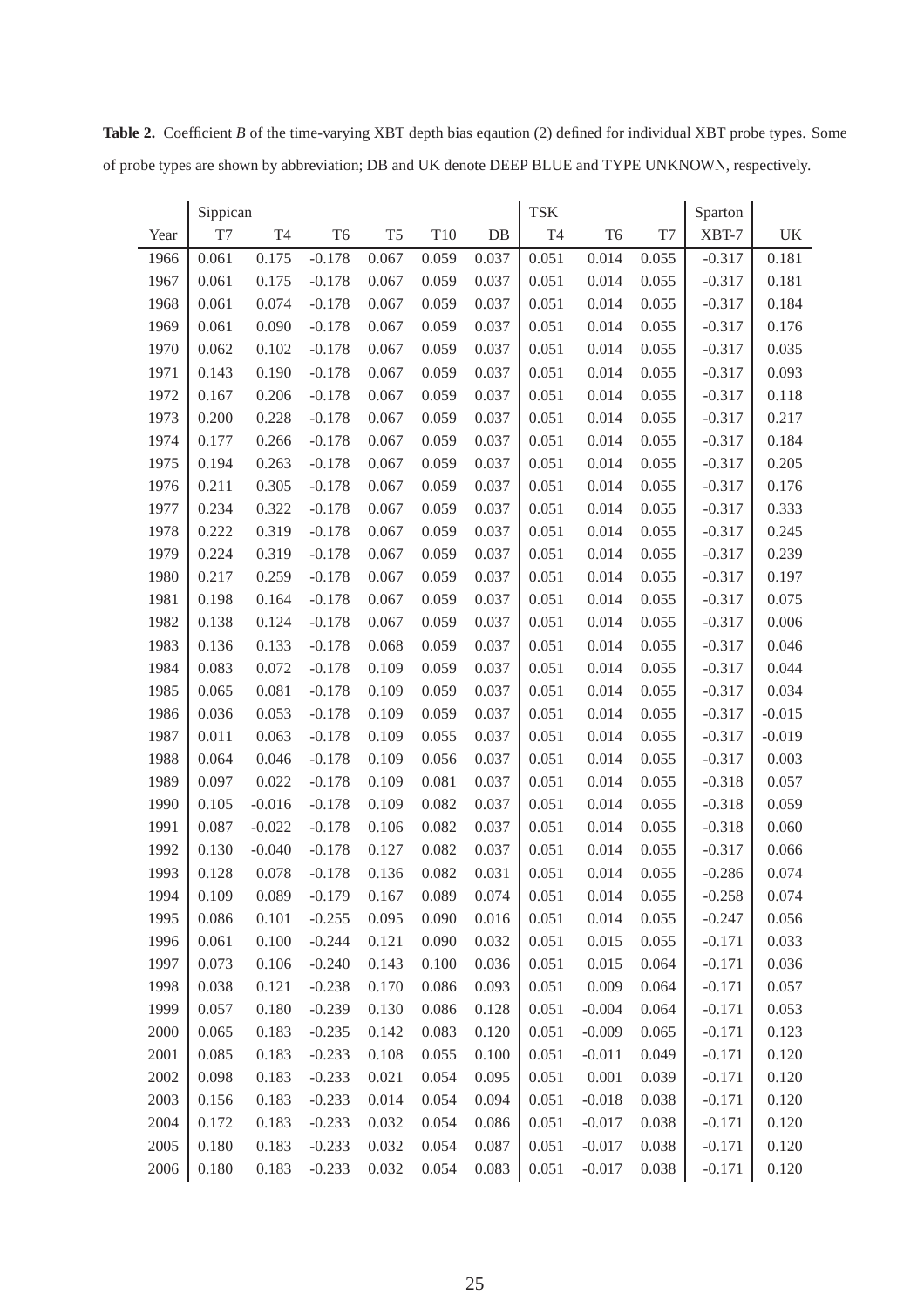**Table 3.** Coefficients of the time-varying MBT depth bias equation:  $\hat{d} = Dz + Cz^2$ . Units of coefficients *C* and *D* are 10<sup>-4</sup>*m*/*m*<sup>2</sup> and 10<sup>-2</sup>*m*/*m*, respectively. The coefficients before 1950 and after 1994 is the same as those for 1948 and 1996, respexctively.

| Year | C    | D       | Year | C    | D       |
|------|------|---------|------|------|---------|
| 1950 | 2.71 | $-0.57$ |      |      |         |
| 1951 | 2.75 | $-0.66$ |      |      |         |
| 1952 | 2.75 | $-0.66$ |      |      |         |
| 1953 | 2.76 | $-0.68$ |      |      |         |
| 1954 | 2.75 | $-0.66$ |      |      |         |
| 1955 | 2.02 | $-0.16$ |      |      |         |
| 1956 | 1.98 | $-0.11$ | 1976 | 1.64 | 0.54    |
| 1957 | 1.64 | 0.04    | 1977 | 1.59 | 0.34    |
| 1958 | 1.61 | $-0.01$ | 1978 | 2.96 | $-0.94$ |
| 1959 | 1.87 | $-0.43$ | 1979 | 2.30 | $-0.22$ |
| 1960 | 1.64 | 0.00    | 1980 | 2.80 | $-0.85$ |
| 1961 | 1.18 | 0.51    | 1981 | 2.86 | $-1.02$ |
| 1962 | 1.00 | 0.98    | 1982 | 2.61 | $-1.00$ |
| 1963 | 1.05 | 1.11    | 1983 | 2.15 | $-0.83$ |
| 1964 | 1.35 | 0.90    | 1984 | 2.79 | $-1.44$ |
| 1965 | 0.62 | 1.52    | 1985 | 2.22 | $-1.11$ |
| 1966 | 0.59 | 1.58    | 1986 | 1.82 | $-0.98$ |
| 1967 | 0.67 | 1.36    | 1987 | 1.84 | $-1.17$ |
| 1968 | 0.73 | 1.26    | 1988 | 2.02 | $-1.37$ |
| 1969 | 0.33 | 1.68    | 1989 | 2.00 | $-1.48$ |
| 1970 | 1.03 | 0.80    | 1990 | 2.16 | $-2.07$ |
| 1971 | 1.26 | 0.71    | 1991 | 1.72 | $-1.61$ |
| 1972 | 1.14 | 0.95    | 1992 | 1.75 | $-1.66$ |
| 1973 | 1.08 | 0.88    | 1993 | 1.74 | $-1.65$ |
| 1974 | 1.02 | 0.96    | 1994 | 1.56 | $-1.49$ |
| 1975 | 1.27 | 0.75    |      |      |         |

**Table 4.** Versions of the temperature analysis compared in this study.

| Ver. | Changes                                                                               |
|------|---------------------------------------------------------------------------------------|
| 6.2  | Ishii et al. (2006): use of WOD01 and WOA01, and no XBT and MBT depth bias correction |
| 6.3  | Same as ver. 6.2 except use of WOD05 and WOA05                                        |
| 6.6  | Same as ver. 6.3 except introduction of XBT and MBT depth bias correction             |
| 6.6X | Same as ver. 6.3 except introduction of only XBT depth bias correction                |
| 6.7  | Same as ver. 6.6 except replacement of temperature climatology                        |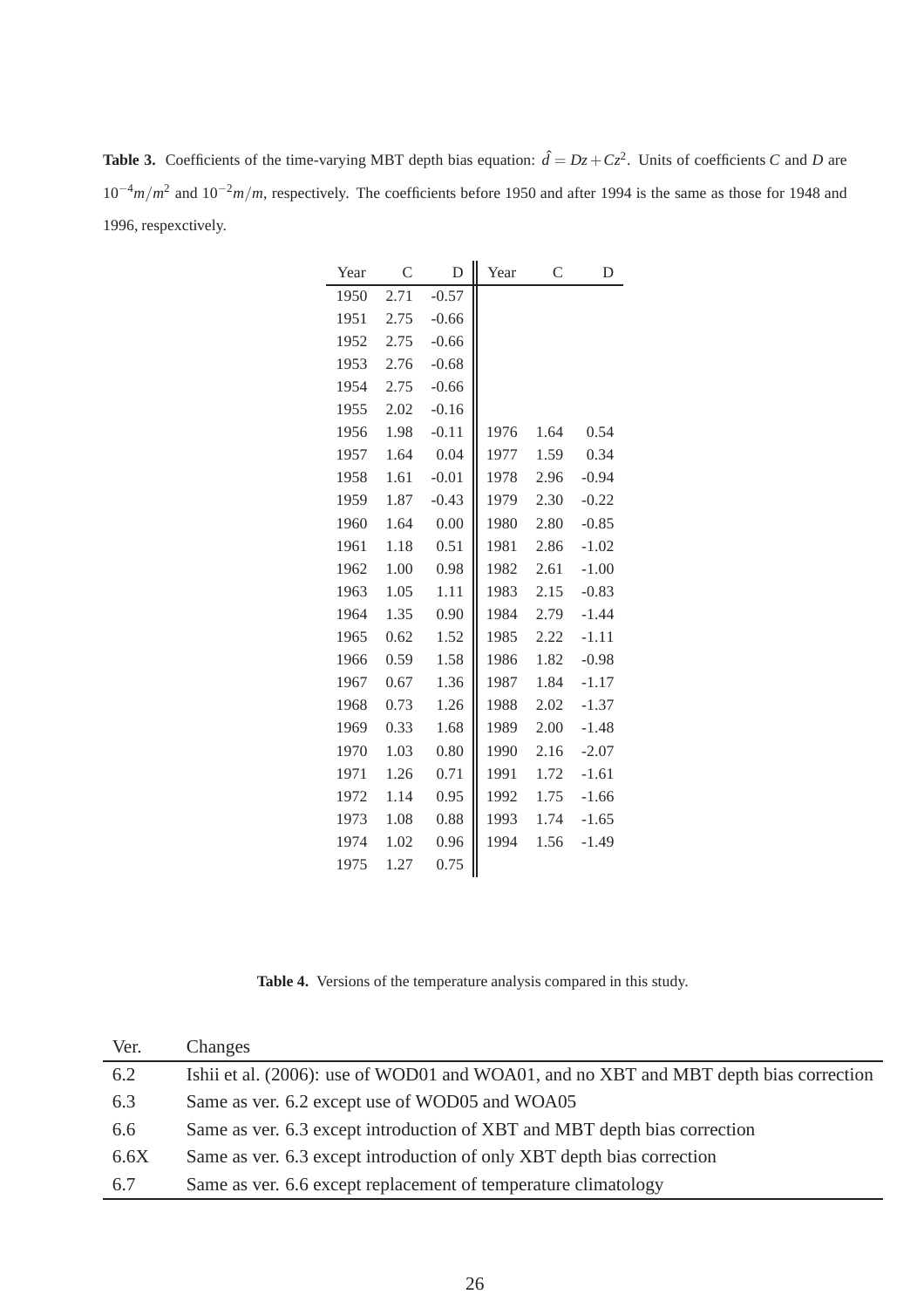**Table 5.** Linear trends of global (60°S–60°N) annual mean OHC ( $10^{22}J/yr$ ) and thermosteric sea level ( $mm/yr$ ) estimated from each versions of temperature analysis respectively for a long-term period (1951–2005) and the latest decade (1993– 2005).

|      |                 | <b>OHC</b>                                                              | Thermosteric sea level |                  |  |
|------|-----------------|-------------------------------------------------------------------------|------------------------|------------------|--|
| Ver. | 1951-2005       | 1993–2005                                                               | $1951 - 2005$          | 1993-2005        |  |
| 6.2  |                 | $0.141 \pm 0.035$ $0.296 \pm 0.230$ $0.300 \pm 0.067$ $0.805 \pm 0.448$ |                        |                  |  |
| 6.3  |                 | $0.127 \pm 0.035$ $0.369 \pm 0.154$ $0.262 \pm 0.063$ $0.899 \pm 0.304$ |                        |                  |  |
| 6.6  |                 | $0.105 \pm 0.034$ $0.590 \pm 0.152$ $0.236 \pm 0.066$                   |                        | $1.24 \pm 0.298$ |  |
| 6.6X |                 | $0.075 \pm 0.034$ $0.581 \pm 0.152$ $0.180 \pm 0.064$                   |                        | $1.23 \pm 0.297$ |  |
| 67   | $0.147 + 0.029$ | $0.582 \pm 0.151$ $0.294 \pm 0.057$                                     |                        | $1.23 + 0.295$   |  |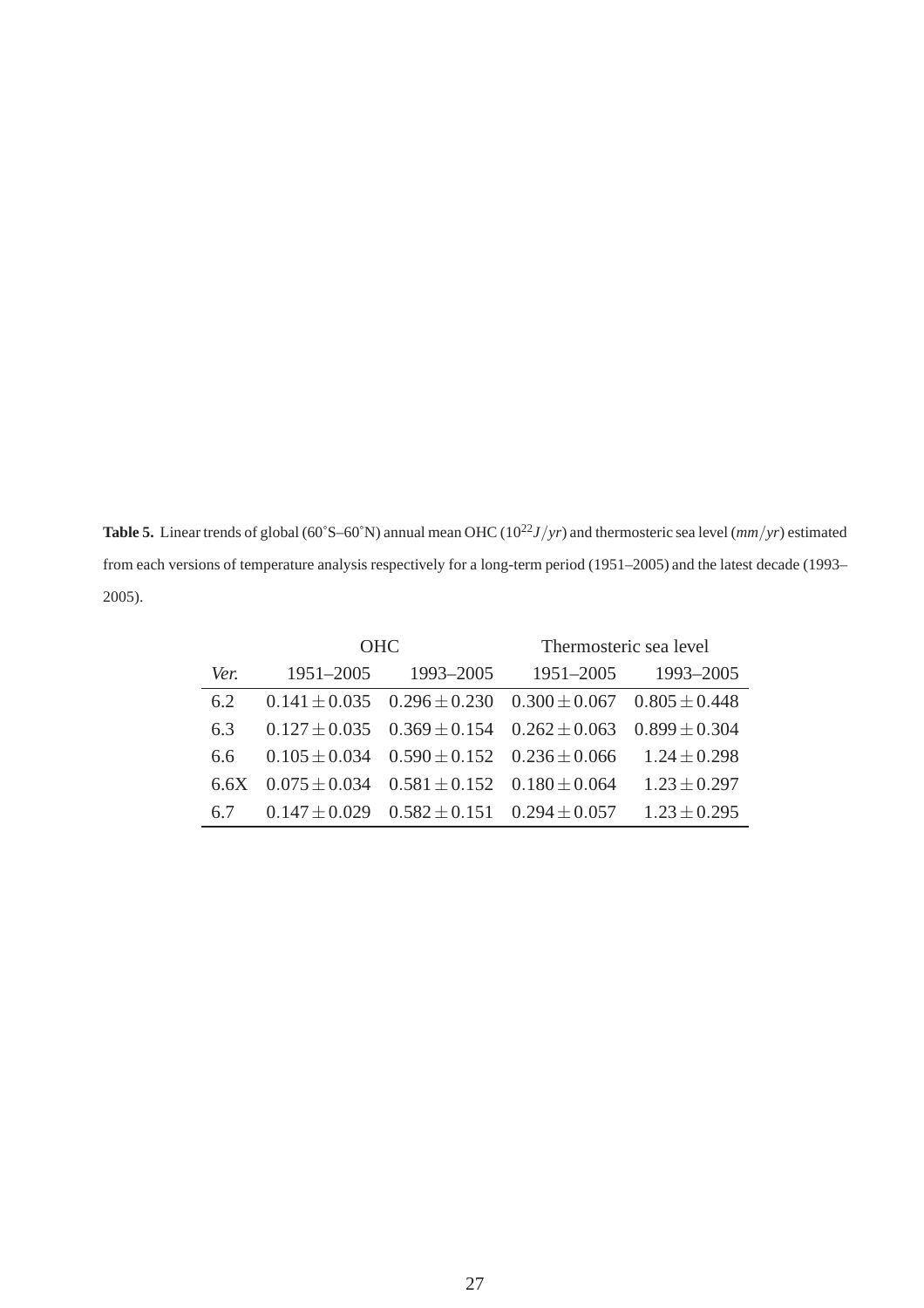## <sup>1</sup> **Figure captions**

Fig. 1 2

Time series of the number of temperature profiles in which observations are available at depths greater than the 100 *m* depth. The numbers are yearly counts for WOD01 (thin solid) and WOD05 (thick solid). Those for XBT (broken), MBT (dash-dotted), and Argo (dotted) in WOA05 are plotted together.

Fig. 2 3

Profiles of mean XBT depth biases (thick solid; BIAS), root-mean square differences between XBT and CTD+BOTTLE (dotted; RMSD), and residuals after the correction by using the depth bias equation (thin solid; CORRECTED) for each XBT probe type and MBT. The unit is meter. Figure size: 100%, please

Fig. 3 4

Uncertainties expressed by 95% confidence interval in the coefficients of the quadratic equation for the XBT depth biases as a function of the number of pairs of XBT and CTD+BOTTLE. The figure is for the case of unknown XBT probe type, showing its uncertainty averaged over the entire period (1966–2006). Thick solid curve indicates errors in the coefficient of the linear equation. Shading indicates ranges between maximum and minimum 95% confidence levels during the whole period of the statistics. For the case of the quadratic equation, uncertainties in *B* and *A* are shown by thin solid and broken curves, respectively. The scale  $(m/s)$  for *B* is shown in the left-hand side and that  $(m/s^2)$  for *A* is in the right-hand side. Horizontal dotted line indicates 95% confidence intervals of Hanawa et al. (1995).

Fig. 4 5

Time series of coefficient *B*  $(m/s)$  of the linear equation for a) T4 (thick solid) and b) T7 and DEEP BLUE ("D. BLUE" in the figure) of Sippican (thick solid and broken, respectively), compared with those for shallow and deep XBTs given by Wijffels et al. (2008) (thin solid) and with those of *type unknown* (dotted). Values indicated by thin solid curves are obtained after multiplying fractional depth errors (depth error divided by depth) listed in their table by 6.691 which is *b* of Hanawa et al.'s fall-rate equation. Line of DEEP BLUE before 1992 is not shown since they do not vary over this period.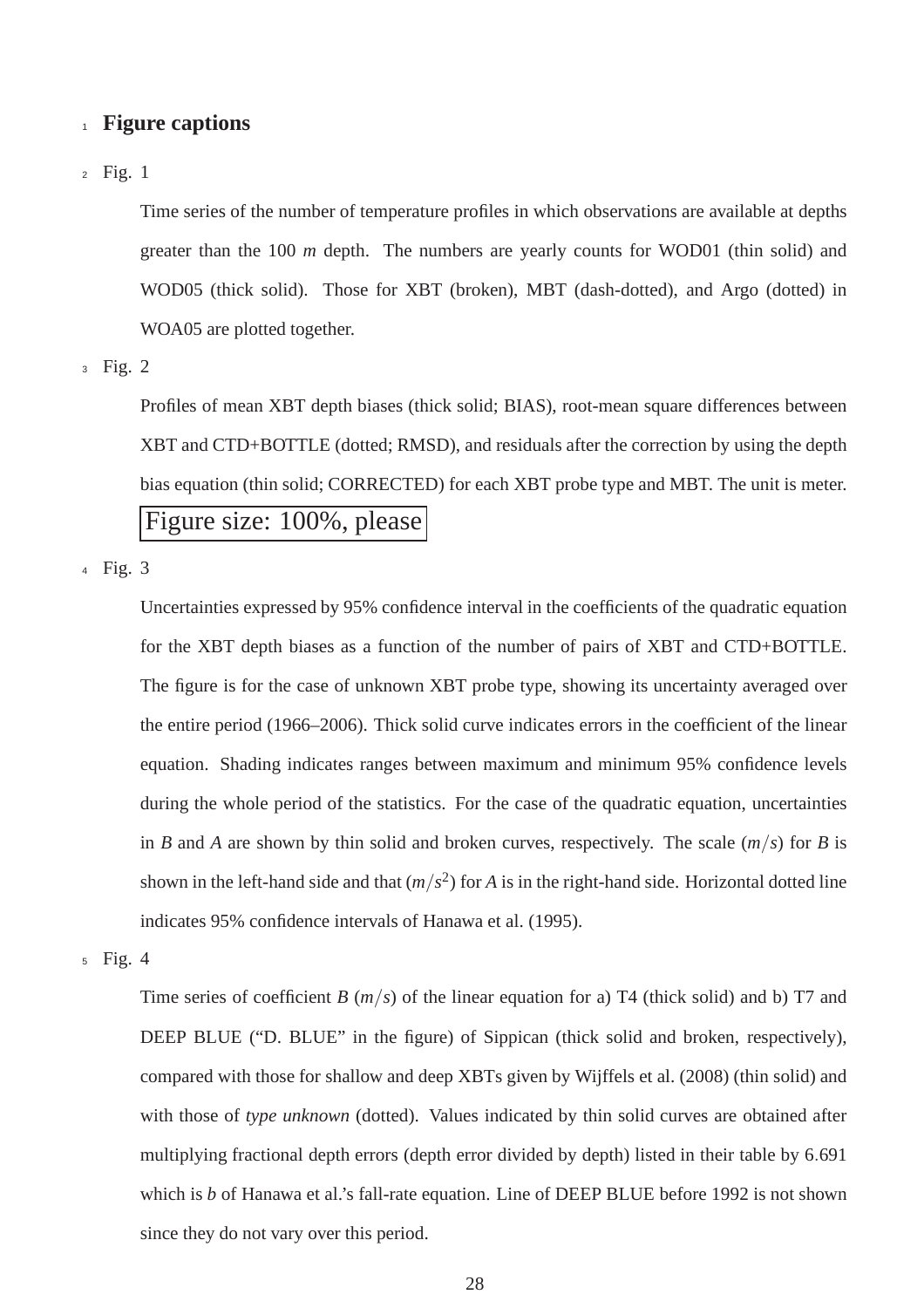Uncertainties expressed by 95% confidence interval in the coefficients of the quadratic equation for the MBT depth biases as a function of the number of pairs of MBT and CTD+BOTTLE. Solid and broken curves indicate errors in coefficients *D* ( $10^{-2}m/m$ ) and *C* ( $10^{-4}m/m^2$ ), respectively. Thick lines denote the averages over a period from 1945–2003, and the lower and upper lines respectively show minimum and maximum in the period of statistics. Horizontal dotted line is equivalent to that in Fig. 3, that is 95% confidence intervals of Hanawa et al. (1995).

Fig. 6 2

Geographical distribution of difference in ocean heat content (OHC) computed from temperature analyses of ver. *6.6* minus ver. *6.3*. The negative differences are shaded. The difference at each grid is normalized by the standard deviation of the interannual variation of OHC. Circles indicate the locations of the tide gauge stations used for the verification in Fig. 8.

Fig. 7 3

Time series of annual global mean ocean heat contents  $(10^{22}J)$  computed from the previous (ver. *6.2*; V6.2; thin solid) and present temperature analyses: dotted for ver. *6.3* (V6.3), dash-dotted for ver. *6.6* (V6.6), and thick solid for ver. *6.7* (V6.7), integrated from sea surface to 700 *m* depth. Shading denotes one-sigma errors, following the curve of the ver. *6.7* OHC. Changes in OHC by the MBT depth bias correction are denoted by line with solid circles in the lower part of the figure. The values are differences  $(10^{22}J)$  between the ver. 6.6 and 6.6X analyses, and the scale is shown in the right hand side of the figure. A binomial filter with weights 0.25, 0.5, and 0.25, is applied to all time series in the figure for a better visibility of their differences. The ver. 6.2 (V6.2) OHC is padded by  $11 \times 10^{22}$ *J* that is originated from the difference of climatology, WOA01 and WOA05, used in the objective analysis. Figure size: 100%, please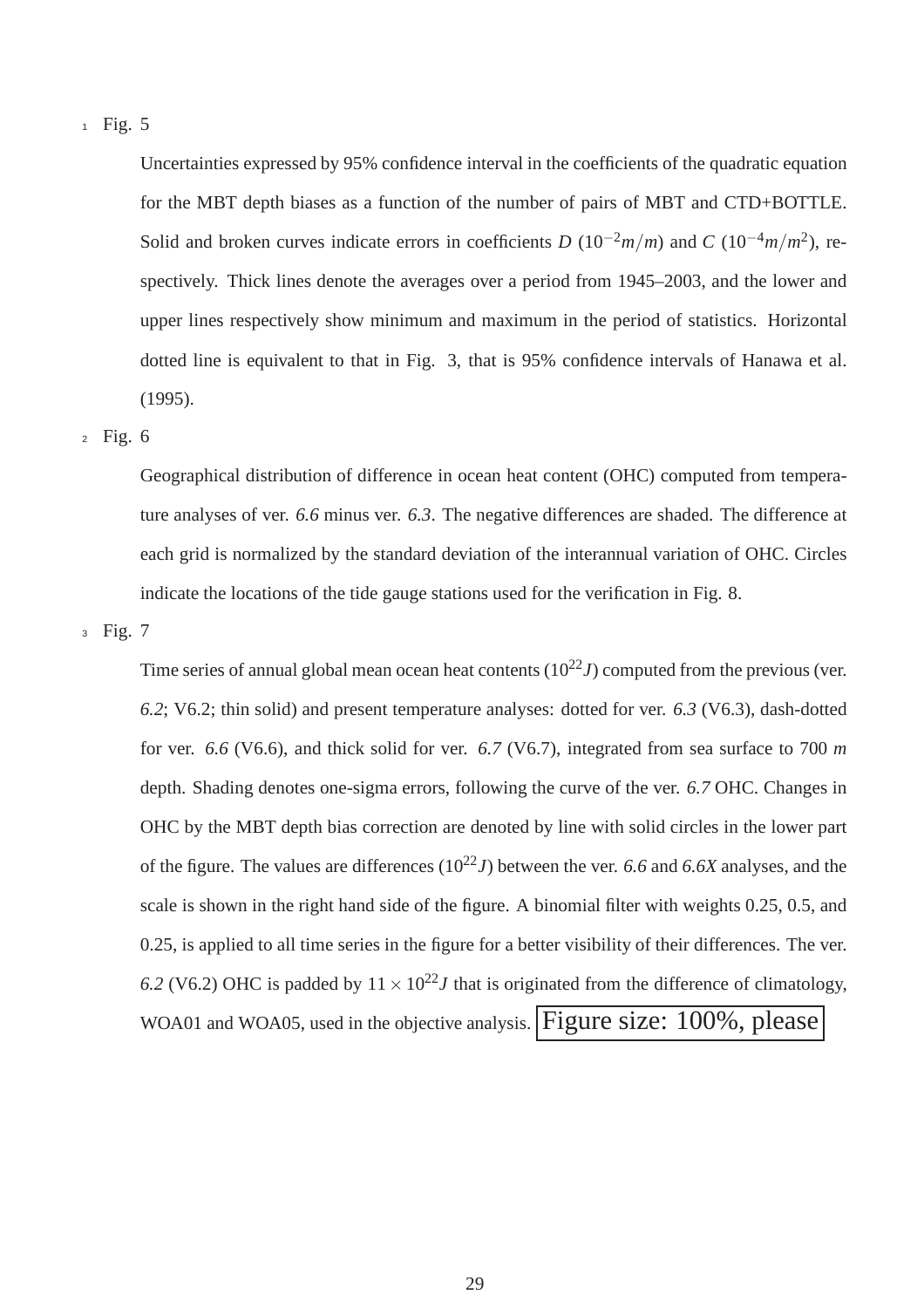Time series of monthly tide gauge sea level anomaly (dotted) and thermosteric sea level anomalies estimated from the ver. *6.3* analysis without the XBT and MBT depth bias correction (thin solid) and from that of the ver. *6.7* with the correction. The values are 13-month running means of sea level at tide gauge stations available in latitudes from 30˚S to 30˚N of the Pacific Ocean (marked by circles in Fig. 6). Bars denote the number of tide gauge stations available for each month, and its scale is shown on the right-hand side.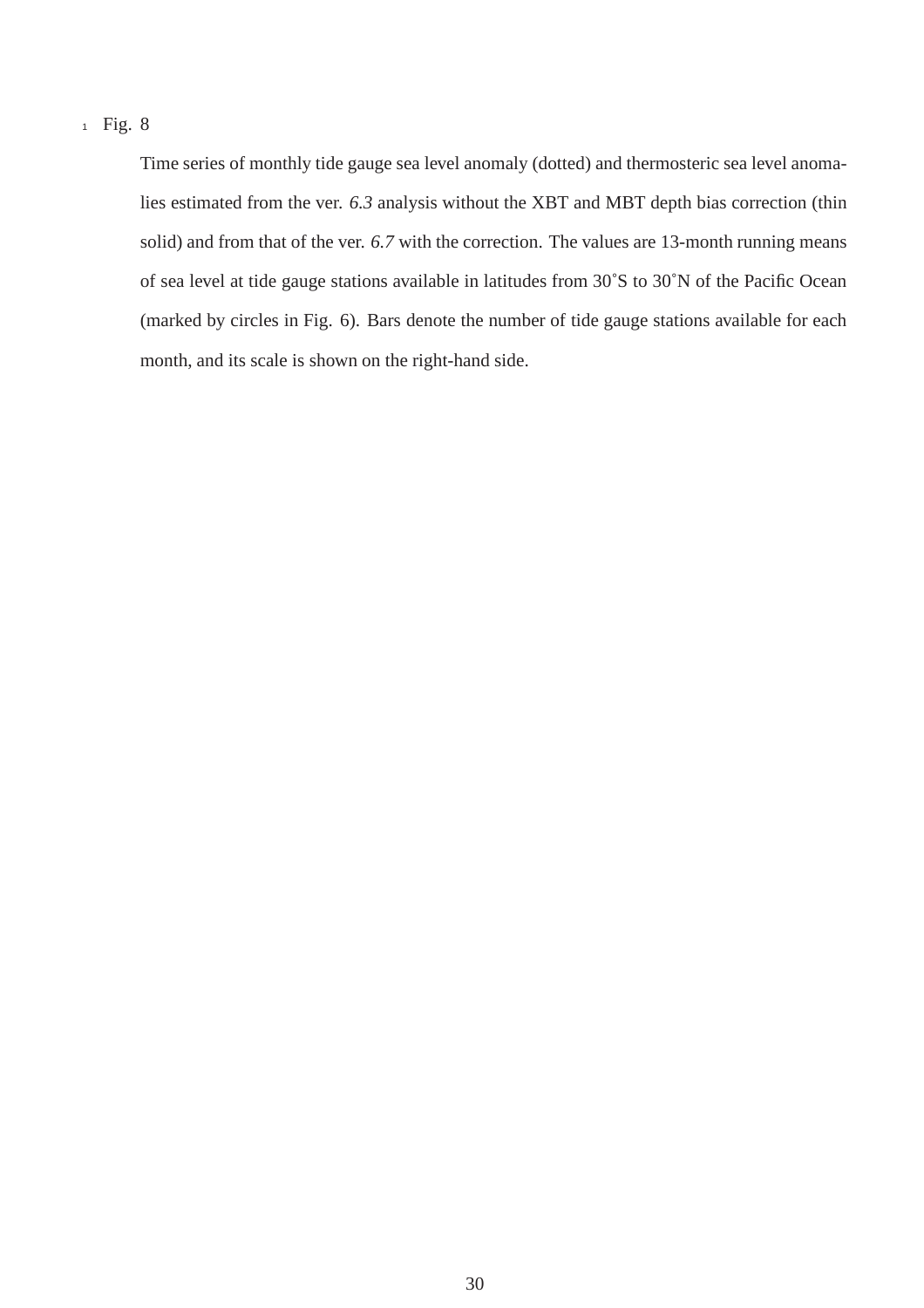

**Fig. 1.** Time series of the number of temperature profiles in which observations are available at depths greater than the 100 *m* depth. The numbers are yearly counts for WOD01 (thin solid) and WOD05 (thick solid). Those for XBT (broken), MBT (dash-dotted), and Argo (dotted) in WOA05 are plotted together.



**Fig. 2.** Profiles of mean XBT depth biases (thick solid; BIAS), root-mean square differences between XBT and CTD+BOTTLE (dotted; RMSD), and residuals after the correction by using the depth bias equation (thin solid; COR-RECTED) for each XBT probe type and MBT. The unit is meter.  $Figure$  size  $100\%$ , please.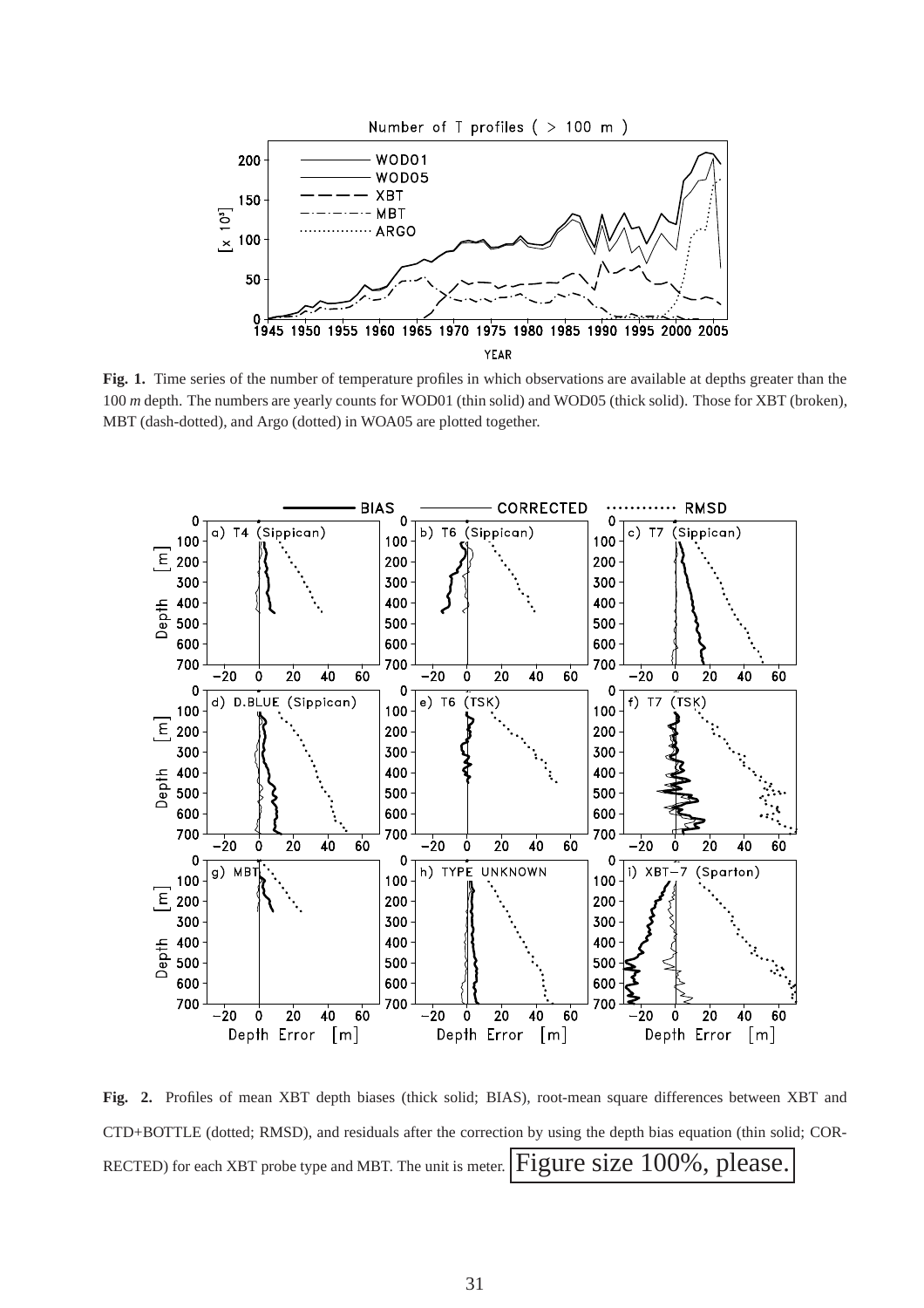

**Fig. 3.** Uncertainties expressed by 95% confidence interval in the coefficients of the quadratic equation for the XBT depth biases as a function of the number of pairs of XBT and CTD+BOTTLE. The figure is for the case of unknown XBT probe type, showing its uncertainty averaged over the entire period (1966–2006). Thick solid curve indicates errors in the coefficient of the linear equation. Shading indicates ranges between maximum and minimum 95% confidence levels during the whole period of the statistics. For the case of the quadratic equation, uncertainties in *B* and *A* are shown by thin solid and broken curves, respectively. The scale  $(m/s)$  for *B* is shown in the left-hand side and that  $(m/s^2)$  for *A* is in the right-hand side. Horizontal dotted line indicates 95% confidence intervals of Hanawa et al. (1995).



**Fig. 4.** Time series of coefficient *B* (*m*/*s*) of the linear equation for a) T4 (thick solid) and b) T7 and DEEP BLUE ("D. BLUE" in the figure) of Sippican (thick solid and broken, respectively), compared with those for shallow and deep XBTs given by Wijffels et al. (2008) (thin solid) and with those of *type unknown* (dotted). Values indicated by thin solid curves are obtained after multiplying fractional depth errors (depth error divided by depth) listed in their table by 6.691 which is *b* of Hanawa et al.'s fall-rate equation. Line of DEEP BLUE before 1992 is not shown since they do not vary over this period.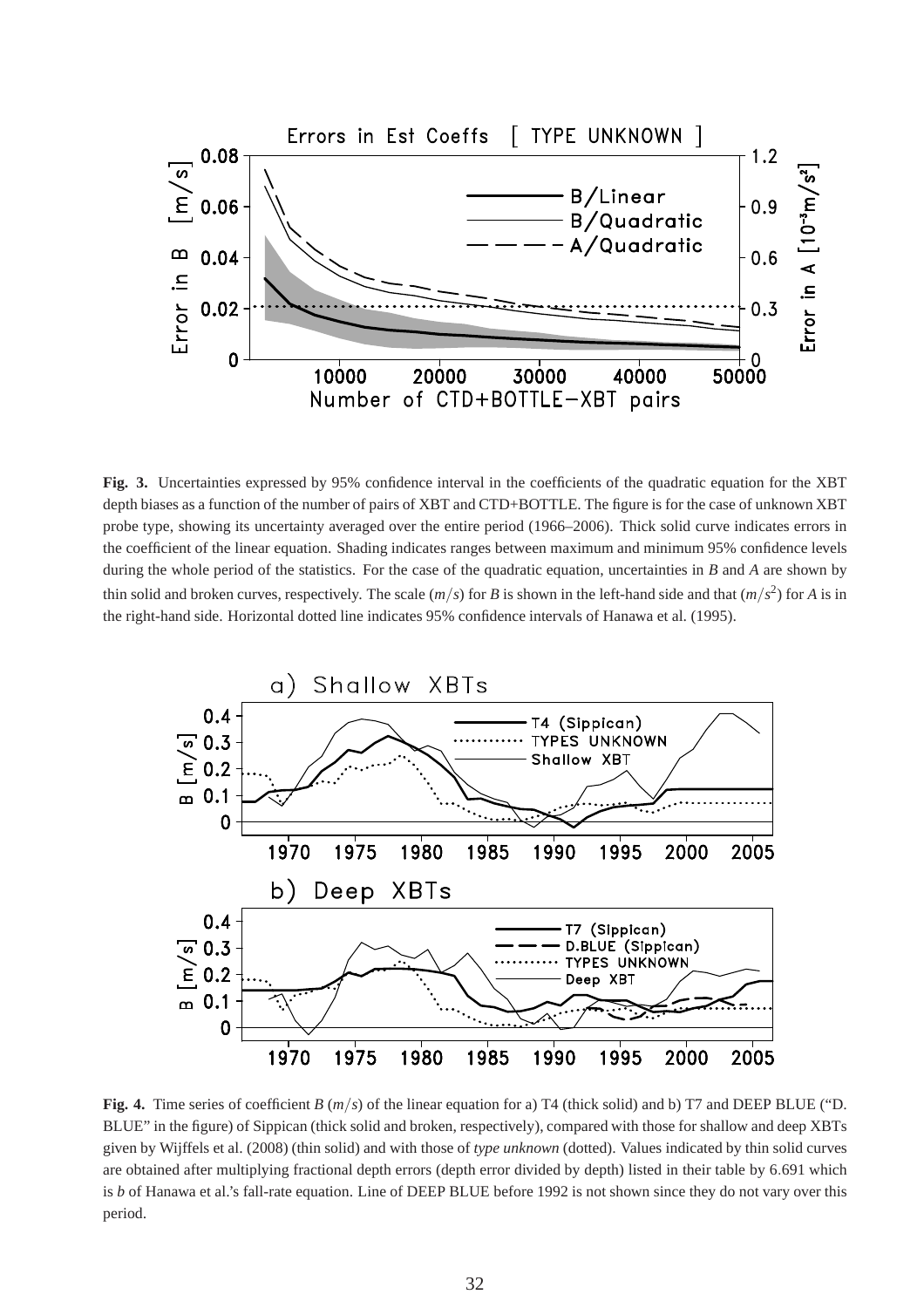

**Fig. 5.** Uncertainties expressed by 95% confidence interval in the coefficients of the quadratic equation for the MBT depth biases as a function of the number of pairs of MBT and CTD+BOTTLE. Solid and broken curves indicate errors in coefficients *D* (10−2*m*/*m*) and *C* (10−4*m*/*m* 2 ), respectively. Thick lines denote the averages over a period from 1945– 2003, and the lower and upper lines respectively show minimum and maximum in the period of statistics. Horizontal dotted line is equivalent to that in Fig. 3, that is 95% confidence intervals of Hanawa et al. (1995).



**Fig. 6.** Geographical distribution of difference in ocean heat content (OHC) computed from temperature analyses of ver. *6.6* minus ver. *6.3*. The negative differences are shaded. The difference at each grid is normalized by the standard deviation of the interannual variation of OHC. Circles indicate the locations of the tide gauge stations used for the verification in Fig. 8.